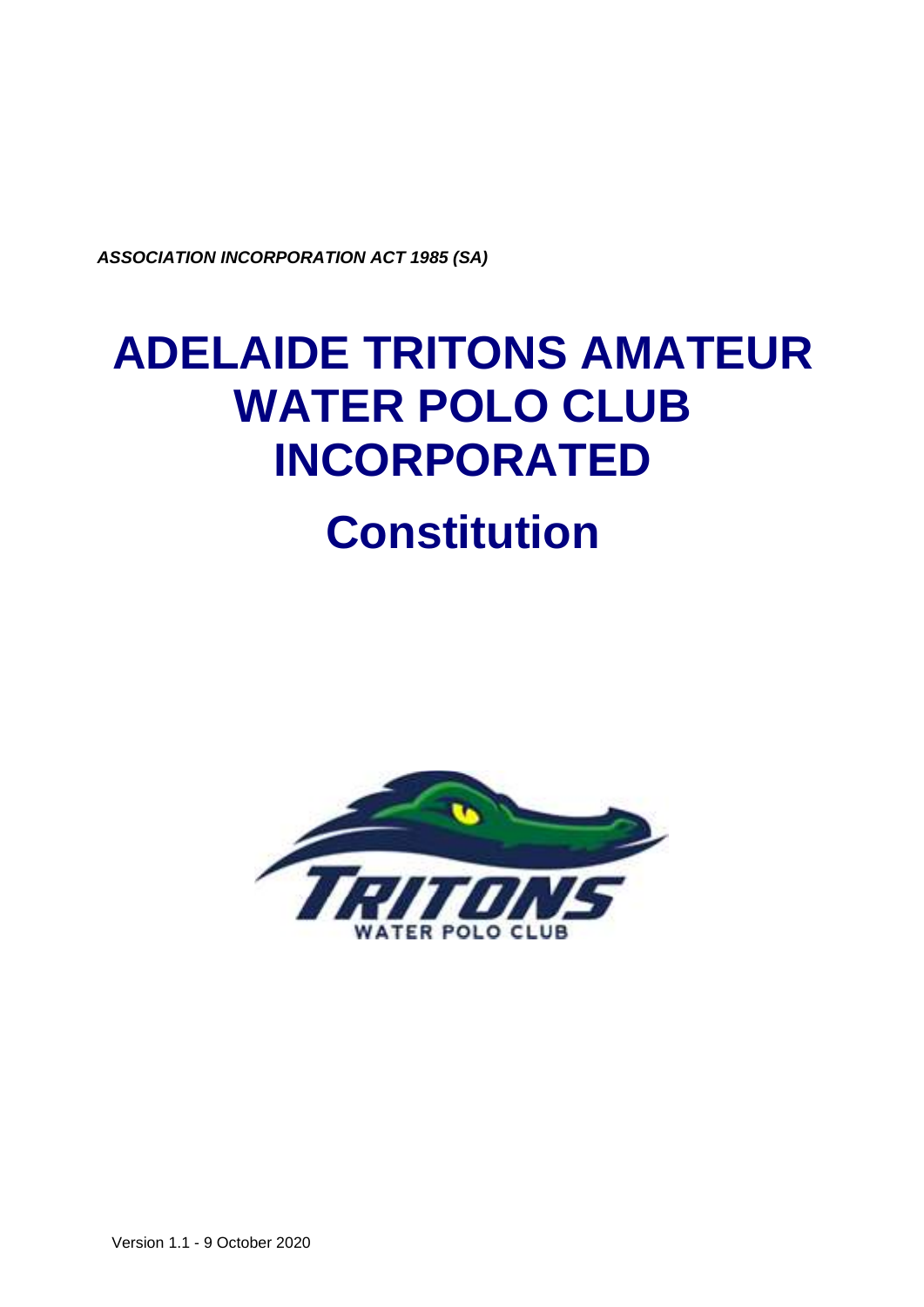# TABLE OF CONTENTS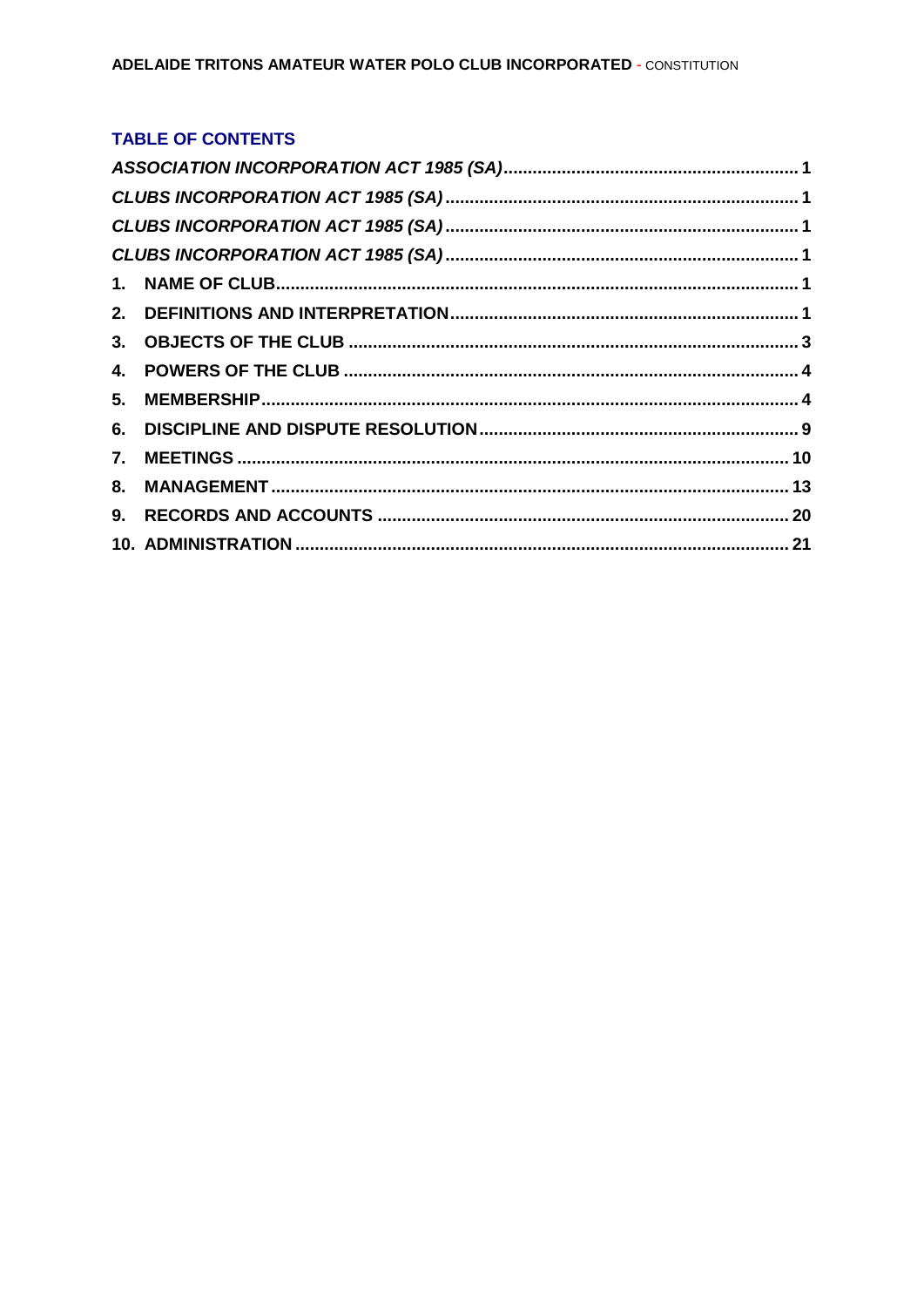#### **CONSTITUTION**

#### **of**

## **ADELAIDE TRITONS AMATEUR WATER POLO CLUB INCORPORATED**

## <span id="page-2-0"></span>**1. NAME OF CLUB**

The name of the club is "Adelaide Tritons Amateur Water Polo Club Incorporated" (**Club**).

## <span id="page-2-1"></span>**2. DEFINITIONS AND INTERPRETATION**

## **2.1 Definitions**

In this Constitution, unless the contrary intention appears:

**Act** means the *Associations Incorporation Act 1985 (SA)*.

**Annual General Meeting** means a meeting held once a year and of the kind described in **clause 7**.

**Appointed Committee Member** means a Committee Member appointed under **clause 8**.

**Committee** means the body consisting of the Committee Members, who are effectively the management committee and who are entrusted to manage the affairs of the Club.

**Constitution** means this constitution of the Club.

**Committee Member** means a member of the Committee and includes Elected Committee Members and Appointed Committee Members and any person acting in that capacity from time to time appointed in accordance with this Constitution.

**Elected Committee Member** means a Committee Member appointed under **clause 8**.

**Executive Officer** means the Executive Officer of the Club for the time being appointed under this Constitution. Where the Club does not have an Executive Officer, the Club Secretary or Public Officer will, subject to confirmation by the Committee, assume the functions of the Executive Officer under this Constitution.

**Financial year** means the year ending on the next 30 June following incorporation and thereafter a period of 12 months commencing on 1 July and ending on 30 June each year.

**General Meeting** means any general meeting of Members other than the Annual General Meeting or Special General Meeting.

**IF** means International Federation being Fédération Internationale de Natation, or FINA.

**Individual Member** means a registered, financial member of the club who is at least 18 years of age.

**Intellectual Property** means all rights subsisting in copyright, business names, names, trademarks (or signs), logos, designs, equipment (including computer software), images (including photographs, videos or films) or service marks relating to the Club or any activity of or conducted, promoted or administered by the Club in the region.

**Junior Member** means a registered member of the club who is younger than 18 years of age.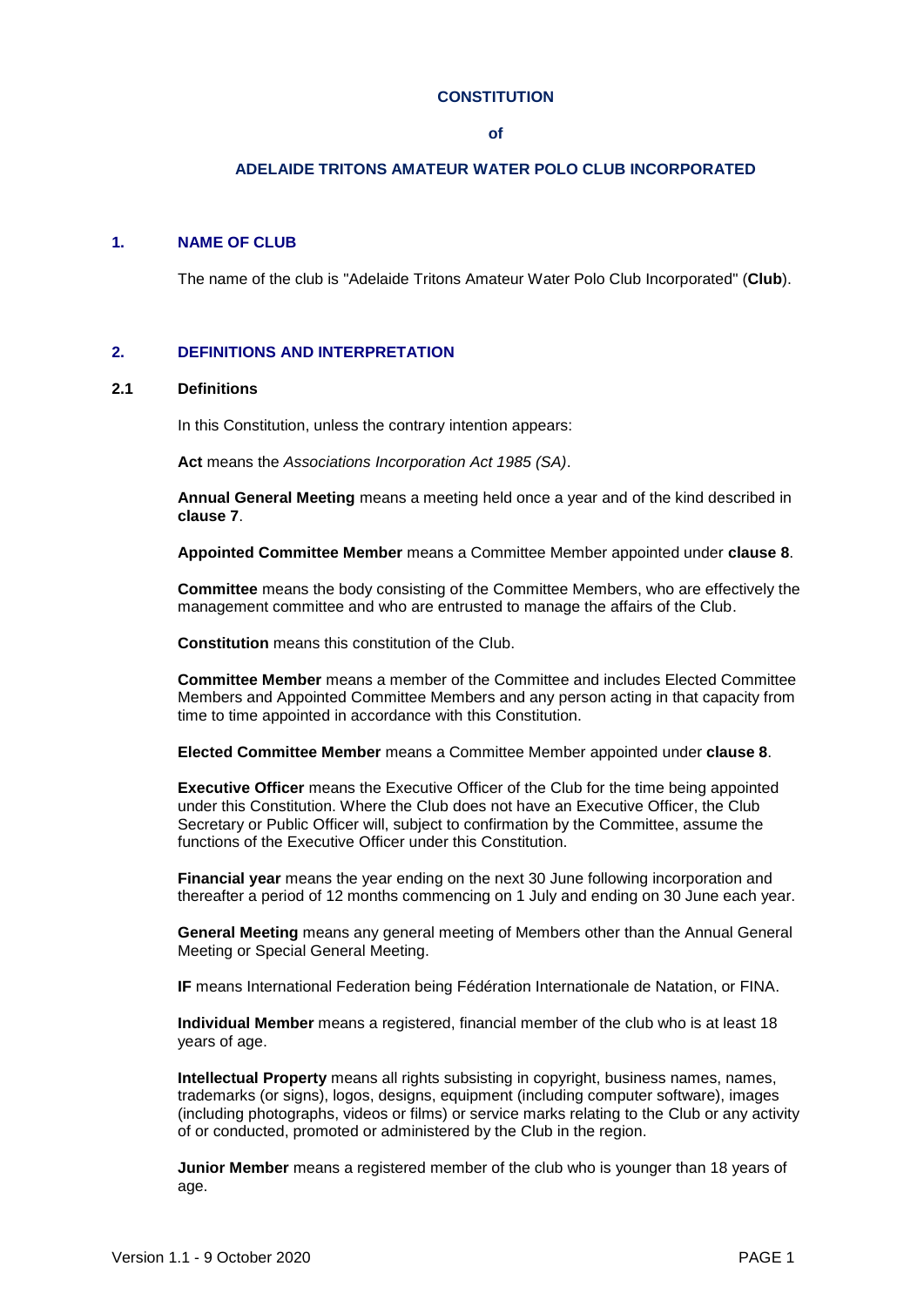**Life Member** means an Individual Member appointed as a life member of the Club under **clause 5.3**.

**Meeting** means either an Annual General Meeting, Special General Meeting or General Meeting

**Member** means a member for the time being of the Club under **clause [5](#page-5-1)**.

**NSO** means National Sporting Organisation being Water Polo Australia Ltd (WPA).

**Objects** means the objects of the Club in **clause 3**.

**Regulations** means any regulations made by the Committee under **clause 10.4**.

**Seal** means the common seal of the Club.

**Special General Meeting** means a meeting (other than a General Meeting or Annual General Meeting) to discuss extraordinary issues.

**Special Resolution** means a special resolution defined in the Act.

**Sport** means the sport of Water Polo.

**SSO means** the State Sporting Organisation, being Water Polo South Australia Inc. (WPSA).

## **2.2 Interpretation**

In this Constitution:

- (a) a reference to a function includes a reference to a power, authority and duty;
- (b) a reference to the exercise of a function includes, where the function is a power, authority or duty, a reference to the exercise of the power or authority of the performance of the duty;
- (c) words importing the singular include the plural and vice versa;
- (d) words importing any gender include other genders;
- (e) references to persons include corporations and bodies politic;
- (f) references to a person include the legal personal representatives, successors and permitted assigns of that person;
- (g) a reference to a statute, ordinance, code or other law includes regulations and other statutory instruments under it and consolidations, amendments, reenactments or replacements of any of them (whether of the same or any legislative authority having jurisdiction);
- (h) a reference to 'writing' shall, unless the contrary intention appears, be construed as including references to printing, lithography, photography and other modes of representing or reproducing words in a visible form, including messages sent by electronic mail; and
- (i) any doubt arising as to the application or meaning of any clause or wording therein shall be decided by a vote at a General Meeting, which decision shall be final and conclusive.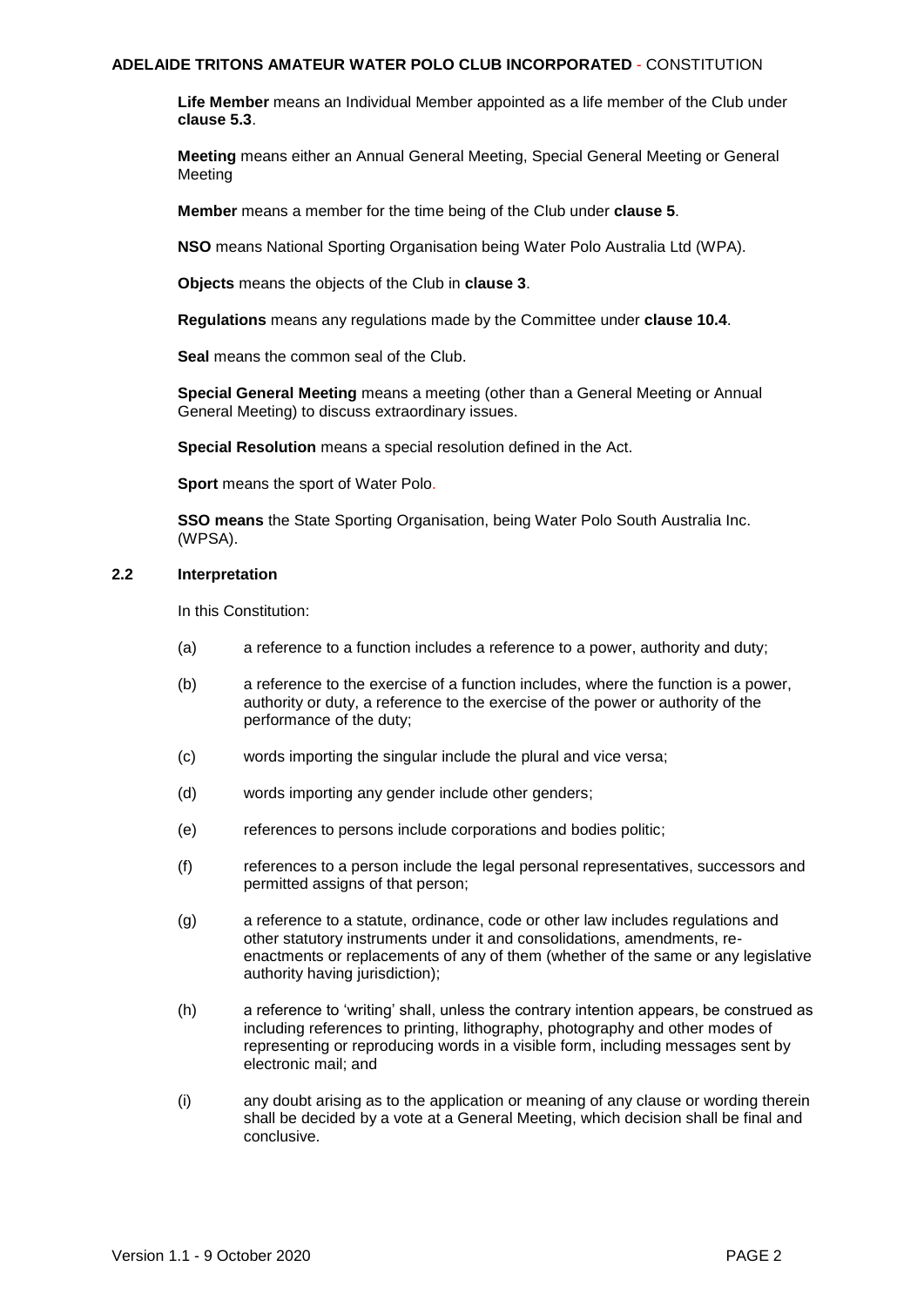#### **2.3 Severance**

If any provision of this Constitution or any phrase contained in it is invalid or unenforceable, the phrase or provision is to be read down if possible, so as to be valid and enforceable, and otherwise shall be severed to the extent of the invalidity or unenforceability, without affecting the remaining provisions of this Constitution.

## **2.4 The Act**

Except where the contrary intention appears, in this Constitution, an expression that deals with a matter under the Act has the same meaning as that provision of the Act. Model rules under the Act are expressly displaced by this Constitution.

## <span id="page-4-0"></span>**3. OBJECTS OF THE CLUB**

The objects of the Club are to:

- (a) conduct, encourage, promote, advance and administer the Sport;
- (b) act, at all times, on behalf of and in the interest of the Members and the Sport;
- (c) affiliate and otherwise liaise with the SSO (and NSO where applicable) and comply with the constitutions, regulations and rules of these bodies to further these Objects;
- (d) adopt and implement such policies as may be developed by the SSO or the NSO, including (as relevant and applicable) Member protection, anti-doping, health and safety, player and child welfare, junior sport, infectious diseases and such other matters as may arise as issues to be addressed in the Sport;
- (e) abide by, promulgate, enforce and secure uniformity in the application of the rules of the Sport;
- (f) advance the operations and activities of the Club;
- (g) maintain and enhance the reputation of the Club and the Sport and the standards of play and behaviour of participants in the Sport;
- (h) promote at all times mutual trust and confidence between the Club, the SSO, the NSO and the Members in pursuit of these Objects;
- (i) promote the economic and community service success, strength and stability of the Club, the Members and the Sport;
- (j) use and protect the Intellectual Property appropriately;
- (k) pursue such commercial arrangements, including sponsorship and marketing opportunities, as are appropriate to further the interests of the Club;
- (l) have regard to the public interest in the operations of the Club;
- (m) undertake and or do all such things or activities which are necessary, incidental or conducive to the advancement of these Objects;
- (n) do all that is reasonably necessary to enable these Objects to be achieved and enable Members to receive the benefits which these Objects are intended to achieve; and
- (o) promote the health and safety of Members and all other participants in the Sport.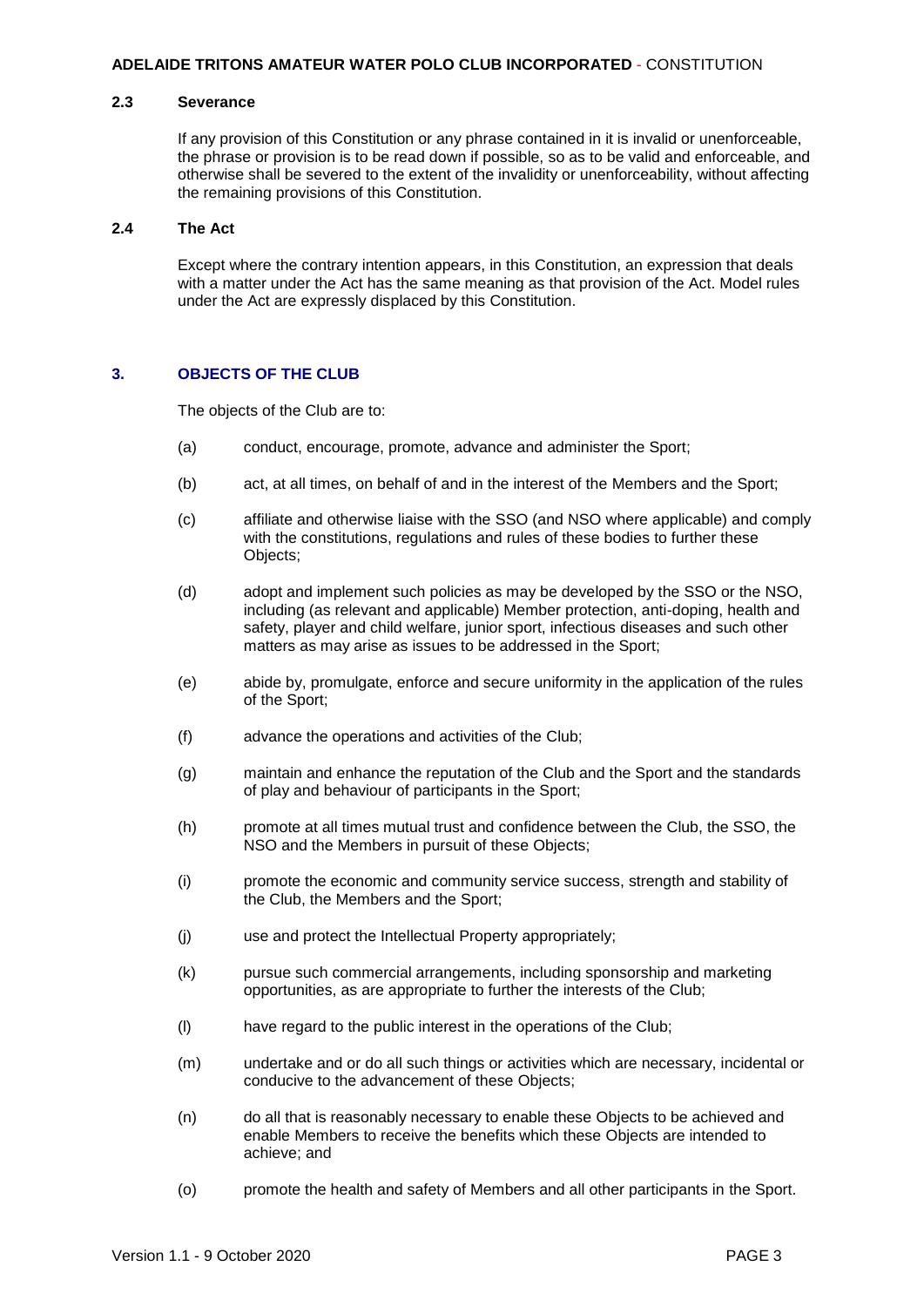## <span id="page-5-0"></span>**4. POWERS OF THE CLUB**

Solely for furthering the Objects, the Club has the rights, powers and privileges conferred on it under section 25 of the Act, namely to:

- (a) acquire, hold, deal with, and dispose of, any real or personal property;
- (b) administer any property on trust;
- (c) open and operate bank (ADI) accounts;
- (d) invest its moneys
	- (i) in any security in which trust moneys may, by Act of Parliament, be invested; or
	- (ii) in any other manner authorised by the rules of the Club;
- (e) borrow money upon such terms and conditions as the Club thinks fit;
- (f) give such security for the discharge of liabilities incurred by the Club as the Club thinks fit;
- (g) appoint agents to transact any business of the Club on its behalf; and
- (h) enter into any other contract it considers necessary or desirable.

## <span id="page-5-1"></span>**5. MEMBERSHIP**

## **5.1 Categories of Members**

The Members of the Club shall consist of:

- (a) **Individual Members**, who subject to this Constitution, shall have the right to receive notice of Meetings and to be present, to debate and to vote at Meetings;
- (b) **Junior Members**, who subject to this constitution, shall have no right to receive notice of Meetings and no right to be present or debate or vote at Meetings BUT whose designated parent/guardian has the right to attend, participate and vote at Meetings (or the Annual General Meeting) of behalf of the Junior Member;
- (c) **Life Members**, who subject to this constitution, shall have the right to receive notice of Meetings and to be present, to debate and to vote at Meetings
- (d) such new categories of Members as may be created by the Committee. Any new category of Member created by the Committee cannot be granted voting rights without the approval of the Club in a Meeting.

## **5.2 Life Members**

- (a) Life membership is the highest honour that can be bestowed by the Club for longstanding and valued service to the Club or to the Sport in South Australia.
- (b) Any Member may recommend a person for Life Membership by notice in writing to the Committee as detailed in the Regulations.
- (c) A person may be appointed a Life Member only by Special Resolution put to an Annual General Meeting by the Committee.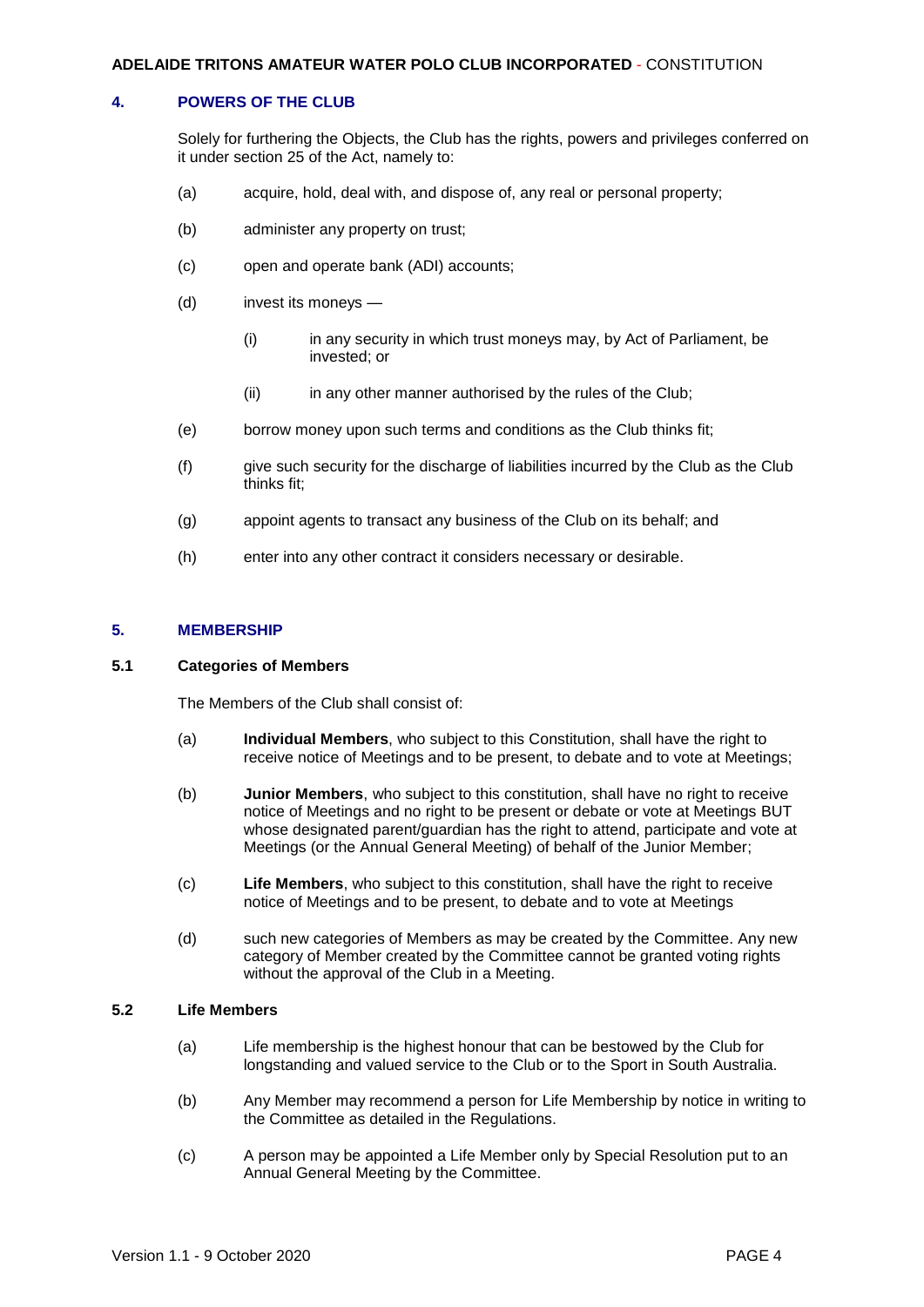- (d) A Life Member has the right to receive notice of Meetings and to be present, to debate and to vote at Meetings.
- (e) A Life Member cannot be required to pay fees or subscriptions (other than fees that are required to be paid by a participant in the Sport in his or her capacity as a participant in the Sport).

## **5.3 Application for Membership**

- (a) Subject to this **clause 5**, an applicant candidate for membership must apply to the Committee in writing or through the duly nominated application process.
- (b) The application must:
	- (i) be in a form approved by the Committee;
	- (ii) contain full particulars of the name and address and contact details of the applicant;
	- (iii) identify the category of membership for which the applicant is applying; and
	- (iv) contain any other information prescribed by Regulation for an application for membership in that category.

## **5.4 Discretion to Accept or Reject Application**

- (a) The Club may accept or reject an application for membership whether or not the applicant has complied with the requirements in this **clause 5**. The Club shall not be required or compelled to provide a reason for accepting or rejecting the application.
- (b) Where the Club accepts an application, the applicant shall become a Member. Membership shall be deemed to commence upon acceptance of the application by the Club. The Secretary shall amend the register accordingly as soon as practicable.
- (c) Where the Club rejects an application, any fees forwarded with the application will be refunded and the application shall be deemed rejected.

## **5.4 Renewal**

Members (other than Life Members) must renew their membership annually in accordance with the procedures set down by the Club or in the Regulations from time to time.

## <span id="page-6-0"></span>**5.5 Deemed Membership**

- (a) All Members which or who are, prior to the operation of this Constitution, Members of the Club, shall be deemed Members from the time of the operation of this Constitution.
- (b) Members shall provide the Club with such details as are reasonably required by the Club under this Constitution within one month of the operation of this Constitution.
- (c) Any Members of the Club, prior to the operation of this Constitution, who are not deemed Members under **clause 5.[5\(a\)](#page-6-0)** shall be entitled to carry on such functions equivalent to their previous functions as are provided for under this Constitution.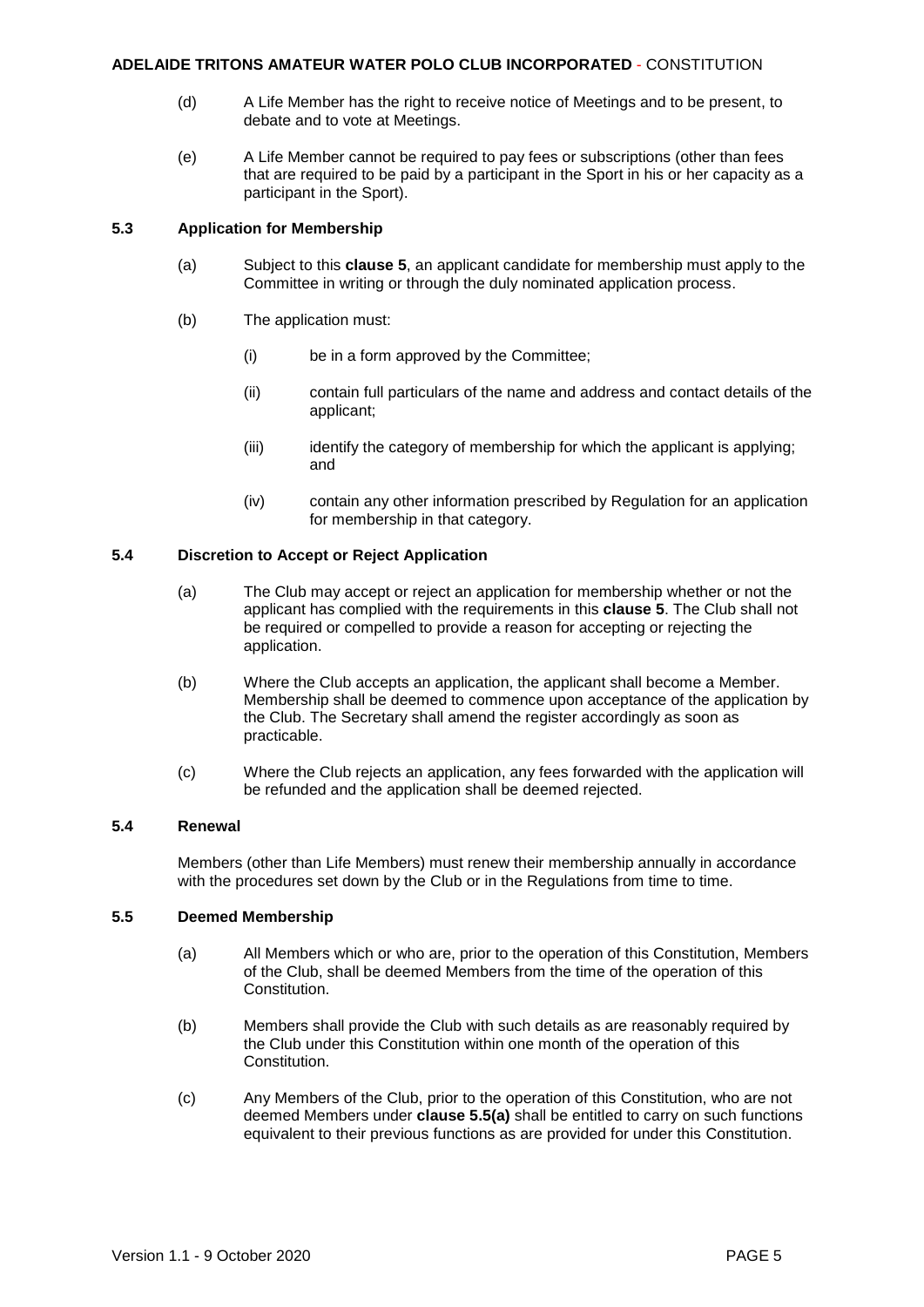#### **5.6 Obligations of Members**

Each Member must:

- (a) treat all staff, contractors and representatives of the Club, the SSO, the NSO and all those involved with the Sport with respect, decency and courtesy at all times;
- (b) maintain and enhance the standards, quality and reputation of the Club, the SSO, the NSO and the Sport;
- (c) not act in a manner:
	- (i) unbecoming of a Member or prejudicial to the Objects or the interests or reputation of the Club, the SSO, the NSO or the Sport; or
	- (ii) that is likely to bring the Club, the SSO, the NSO or the Sport into disrepute or which might adversely affect or derogate from the standards, quality and reputation of the Club, the RSO, the SSO, the NSO or the Sport and its maintenance and development; and
- (d) recognise the SSO as the authority for the Sport in South Australia and the NSO as the authority for the Sport nationally;
- (e) adopt and implement such policies as may be developed by the Club;
- (f) have regard to the Objects in any way pertaining to the Sport;

## **5.9 Club to Keep Register**

Subject to the Act, confidentiality considerations and privacy laws:

- (a) the Club must keep and maintain a register of Members, which shall contain, at least;
	- (i) the full name, address, category of membership and date of entry to membership of each Member and Committee Member; and
	- (ii) where applicable, the date of termination of membership of each previous Member.
- (b) the Register may contain such other information as the Committee considers appropriate;
- (c) Members must provide the Club with the details required by the Club to keep the register complete and up to date; and
- (d) Members shall provide notice of any change and required details to the Club within one month of such change.

#### **5.10 Inspection of Register**

Subject to the Act, confidentiality considerations and privacy laws, an extract of the register, excluding the address or other direct contact details of any Member, shall be available for inspection (but not copying) by Members who make a reasonable request for a proper purpose.

#### **5.11 Use of Register**

Subject to the Act, confidentiality considerations and privacy laws, the register may be used to further the Objects, in such manner as the Committee considers appropriate.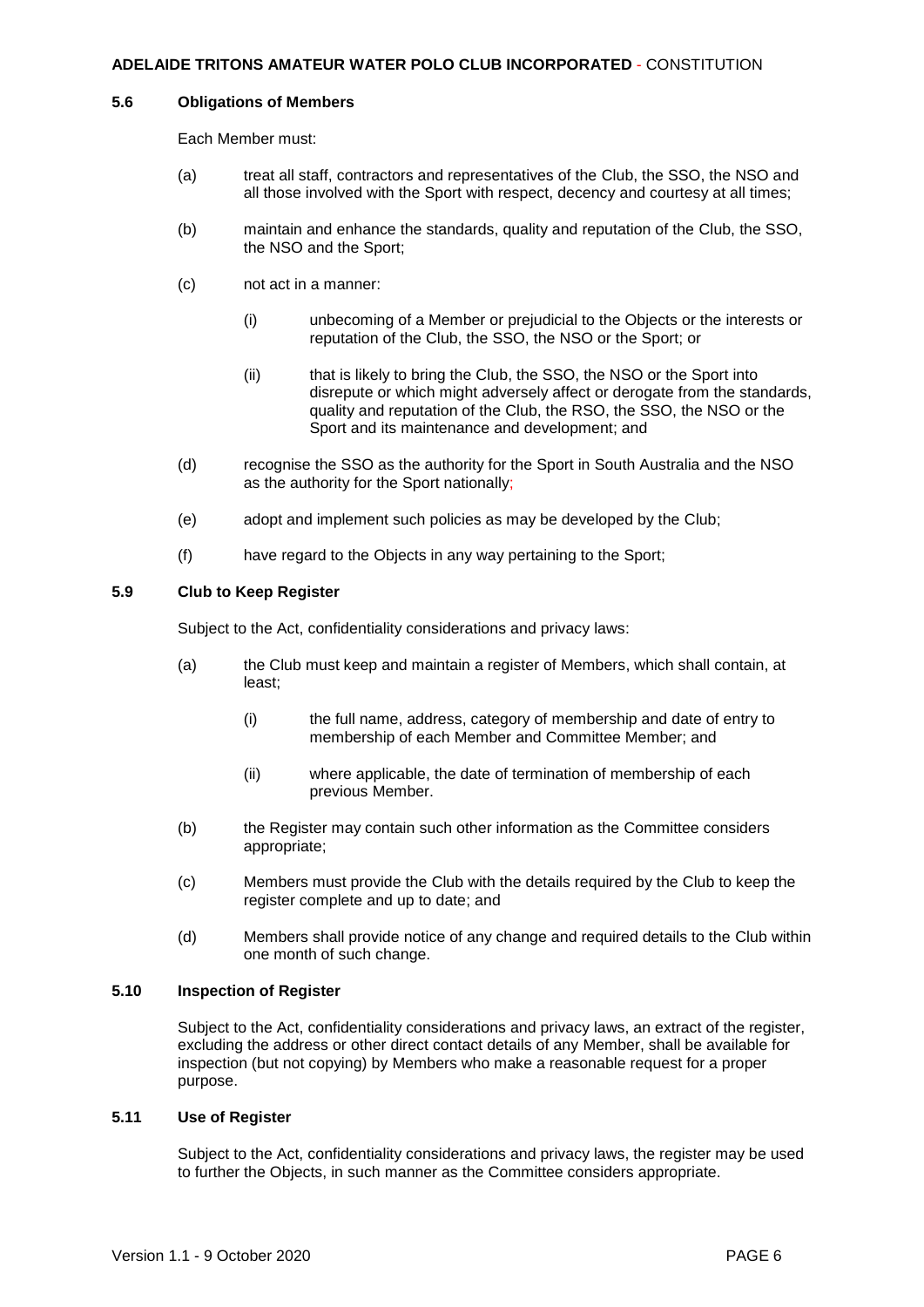#### **5.12 Effect of Membership**

Members acknowledge and agree that:

- (a) this Constitution forms a contract between each of them and the Club and that they are bound by this Constitution and the Regulations and policies of the Club (as well as the constitutions, regulations and policies of the SSO and the NSO, where applicable);
- (b) they shall comply with and observe this Constitution and the Regulations and policies of the Club and also any determination, resolution or decision, which may be made or passed by the Committee or other entity with delegated authority on behalf of the Club;
- (c) by submitting to this Constitution and the Regulations and policies of the Club, they are subject to the jurisdiction of the Club, the SSO and the NSO (where applicable);
- (d) the Constitution and the Regulations and policies of the Club are necessary and reasonable for promoting the Objects and particularly the advancement and protection of the Sport in South Australia; and
- (e) they are entitled to all benefits, advantages, privileges and services of being a Member of the Club.

## **5.13 Resignation of Membership**

- (a) A Member who has paid all arrears of fees payable to the Club may resign or withdraw from membership of the Club by giving one month's notice in writing to the Club, subject to the clauses below.
- (b) Once the Club receives notice of resignation of membership given under this **clause 5.13**, it must make an entry in the register that records the date on which the Member who or which gave notice ceased to be a Member.

## <span id="page-8-0"></span>**5.14 Discontinuance of Membership for Breach**

- (a) Membership of the Club may be discontinued by the Committee upon breach of any clause of this Constitution or the Regulations or the policies of the Club. This includes, but is not limited to, the failure to pay any monies owed to the Club, disciplinary matters, and the failure to comply with the Regulations or any resolutions or determinations made or passed by the Committee or any duly authorised committee.
- (b) Membership shall not be discontinued by the Committee under **clause 5.1[4\(a\)](#page-8-0)** without the Committee first giving the relevant Member sufficient opportunity to explain the breach and/or remedy the breach.
- (c) A Member may not be expelled unless the Member has been afforded natural justice in accordance with the Act and procedural fairness generally.
- (d) Where a Member fails, in the Committee's view, to adequately explain or remedy the breach, that Member's membership shall be discontinued under **clause 5.1[4\(a\).](#page-8-0)** The Club shall give written notice of the discontinuance to the Member. The register shall be amended to reflect any discontinuance of membership under this **clause 5.14** as soon as practicable.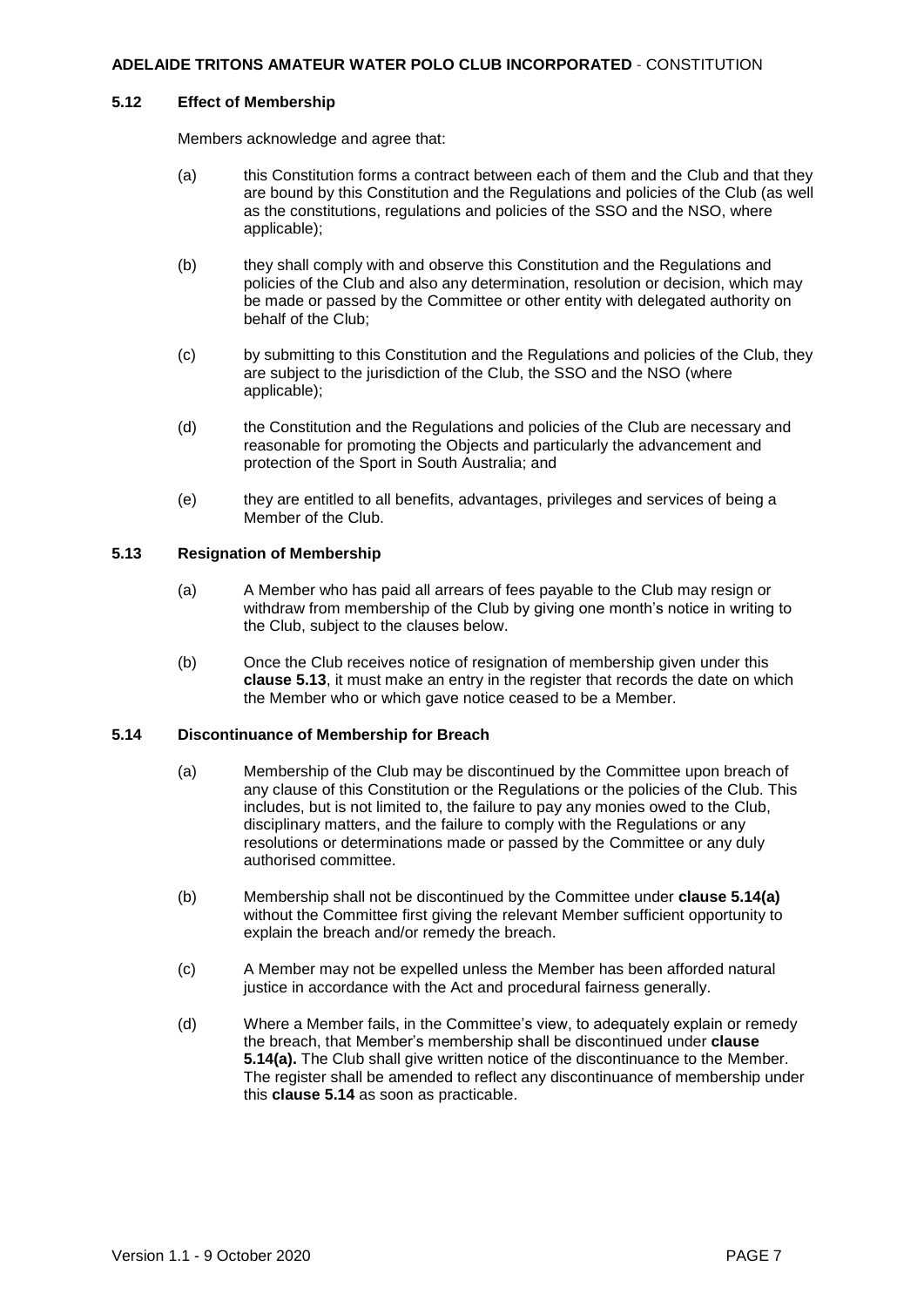## **5.15 Member to Re-Apply for Membership**

A Member whose membership has been discontinued under **clauses 5.13 or 5.14**:

- (a) may seek renewal or re-apply for membership in accordance with this Constitution; and
- (b) may be re-admitted as a Member at the discretion of the Committee.

## **5.16 Forfeiture of Rights**

- (a) A Member who or which ceases to be a Member, for whatever reason, shall forfeit all rights in and claims upon the Club and its property and shall not use any property of the Club including Intellectual Property.
- (b) Any Club documents, records or other property in the possession, custody or control of that Member shall be returned to the Club immediately.

## **5.17 Membership May be Reinstated**

Membership which has been discontinued under this **clause 5** may be reinstated at the discretion of the Committee, with such conditions of membership as the Committee deems appropriate.

## **5.18 Refund of Membership Fees**

Membership fees or subscriptions paid by the discontinued Member may be refunded on a pro-rata basis to the Member upon discontinuance.

## **5.19 Subscriptions and Fees**

- (a) The Committee may:
	- (i) fix annual membership subscriptions;
	- (ii) fix such other fees or levies as the Committee considers prudent for the effective and sustainable management of the affairs of the Club; and
	- (iii) determine the time for and manner of payment of the subscriptions, fees and levies by Members to the Club.
- (b) The Committee may fix subscriptions, fees or levies at different rates for different categories of membership and may determine that no subscriptions are payable by one or more of the categories for any year.
- (c) The Committee may also authorise payment of subscriptions, fees or levies by instalments for some or all of the categories of membership and it may prescribe different terms of instalments for different categories of membership.
- (d) On admission to membership, a new Member must pay the current full year's subscription unless the Committee agrees to accept payment in instalments.
- (e) The Committee may waive all or part of a Member's subscriptions, fees or levies and may agree terms of payment for a Member different from those applicable to other Members of the same category if the Committee is satisfied that there are special reasons to do so.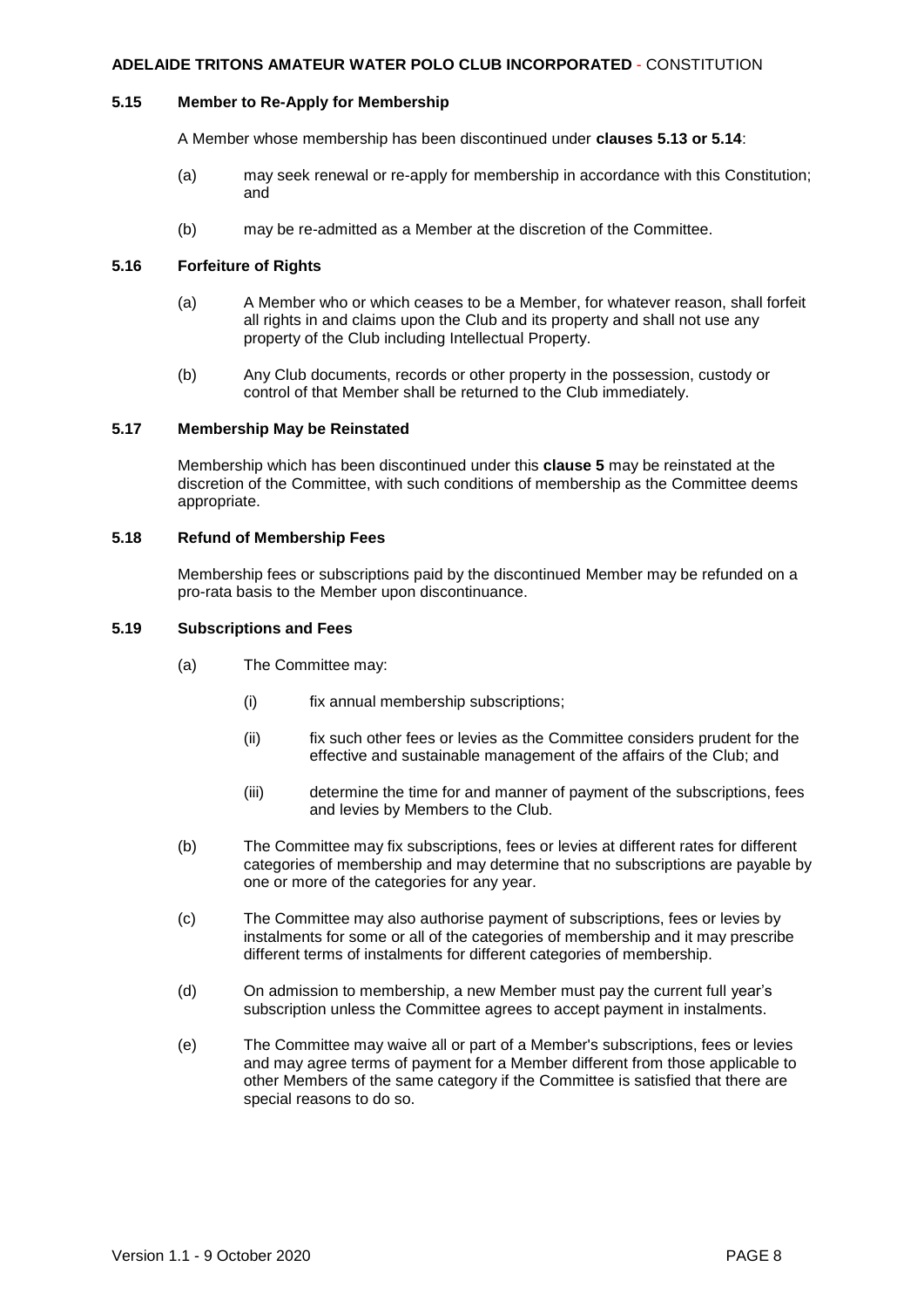## <span id="page-10-0"></span>**6. DISCIPLINE AND DISPUTE RESOLUTION**

## **6.1 Regulations**

- (a) The Committee may make Regulations governing the hearing and determination of internal disputes, protests or complaints made by or against Members or participants or the Club or disciplinary matters generally or any other matter involving the enforcement of this Constitution or the Regulations or policies of the Club against Members or participants or the Club (including, but not limited to, matters which involve Members acting in a manner unbecoming of a Member or prejudicial to the Objects or interests of the Club and/or Sport or Members bringing other Members, the Club and/or Sport into disrepute).
- (b) A Regulation made under this **clause 6.1** may:
	- (i) provide for one or more judiciary committees or tribunals to hear and resolve cases falling under this **clause 6.1**;
	- (ii) prescribe penalties for breaches of this Constitution or the Regulations or policies of the Club;
	- (iii) invest a judiciary committee or tribunal with power to impose penalties; and
	- (iv) otherwise prescribe the procedures for dealing with cases falling under this **clause 6.1**.
- (c) Despite any Regulation made under this **clause 6.1**, and unless otherwise specified, the Committee may itself deal with any disciplinary matter referred to it or appoint a judiciary committee or tribunal to do so.

## **6.2 Natural Justice and Procedural Fairness**

(d) All proceedings relating to matters falling under **clause 6.1** must be conducted according to the rules of natural justice in accordance with the Act and procedural fairness generally.

## **6.3 Process**

- (e) The dispute resolution procedure set out in this clause applies to disputes between a Member and:
	- (i) another Member; or
	- (ii) the Club.
- (f) Any disputes between Members and other Clubs or the SSO are to be dealt with by the SSO or NSO, where applicable.
- (g) In this clause 'Member' includes any former Member who was a Member not more than six months before the dispute occurred and who is involved in the dispute.
- (h) The parties to the dispute must meet and discuss the matter in dispute, and, if possible, resolve the dispute within fourteen (14) days after the dispute comes to the attention of all parties.
- (i) If the parties are unable to resolve the dispute at the meeting or if a party fails to attend that meeting, then the parties must, within ten (10) days after the scheduled meeting, refer the dispute to the Association or the State Sport Dispute Centre (if applicable to the Club) to resolve the dispute in accordance with **clause 6.1**.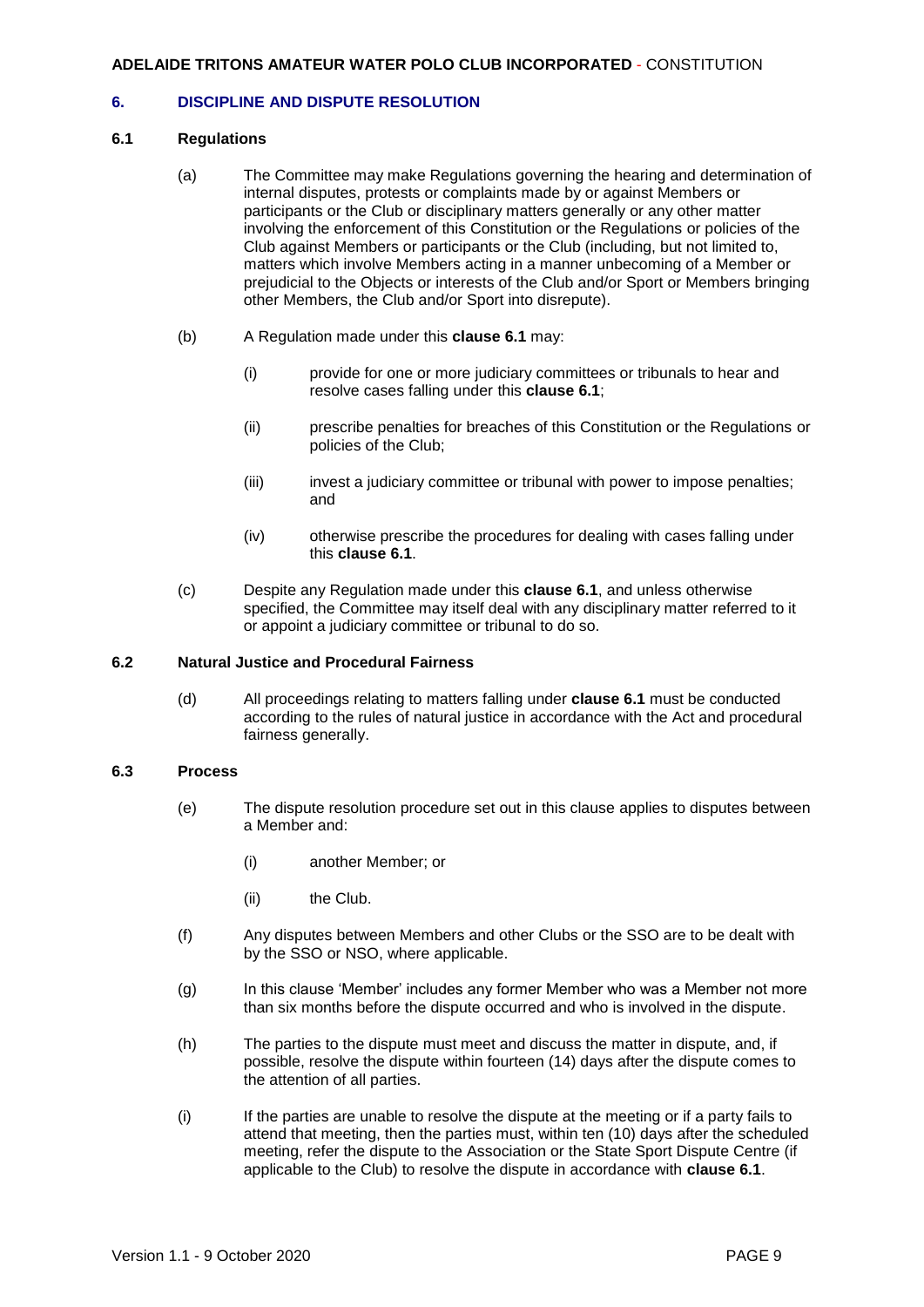(j) The Committee may prescribe additional grievance procedures in Regulations under **clause 6.1**.

## <span id="page-11-0"></span>**7. MEETINGS**

## **7.1 Types**

The Meetings that can be convened where Members have the opportunity to express opinions and vote on various matters are:

- (a) General Meetings which may be held on a regular basis;
- (b) Annual General Meeting which must be held in accordance with the Act and this Constitution and on a date and at a venue to be determined by the Committee; and
- (c) Special General Meeting which are special meetings that are convened to discuss extraordinary issues.

#### **7.2 Attendance**

Unless this Constitution expressly provides otherwise, Members (including the Committee) and the auditor, if any, are entitled to attend Meetings but only Members are entitled to vote at Meetings.

## **7.3 Notice**

- (a) Notice of Meetings must be given to Members and the auditor by the means authorised in **clause 10.5**.
- (b) A notice of a Meeting must specify the place, day and hour of the Meeting and state the nature and order of the business to be transacted at the Meeting.
- (c) At least fourteen (14) days' notice of a Meeting must be given to those Members entitled to receive notice, together with:
	- (i) the agenda for the Meeting; and
	- (ii) any notice of motion received from Members entitled to vote.

## **7.4 Business**

- (a) The ordinary business to be discussed at the Annual General Meeting includes, but is not limited to, the consideration and approval of financial and other accounts and the reports of the Committee (and those of any auditors), the election of Committee Members and auditors and any amendments to this Constitution.
- (b) All business that is discussed at a Special General Meeting or an Annual General Meeting, other than those matters referred to in **clause 7.4(a)**, is special business.
- (c) No business other than that stated on the notice for an Annual General Meeting or Special General Meeting may be discussed at those meetings.
- (d) Special or other business can be tabled without notice at a General Meeting.

## **7.5 Notices of Motion**

Members entitled to vote may submit notices of motion for inclusion as special business at a Meeting. All notices of motion must be submitted in writing to the Executive Officer not less than fourteen (14) days prior to the Meeting.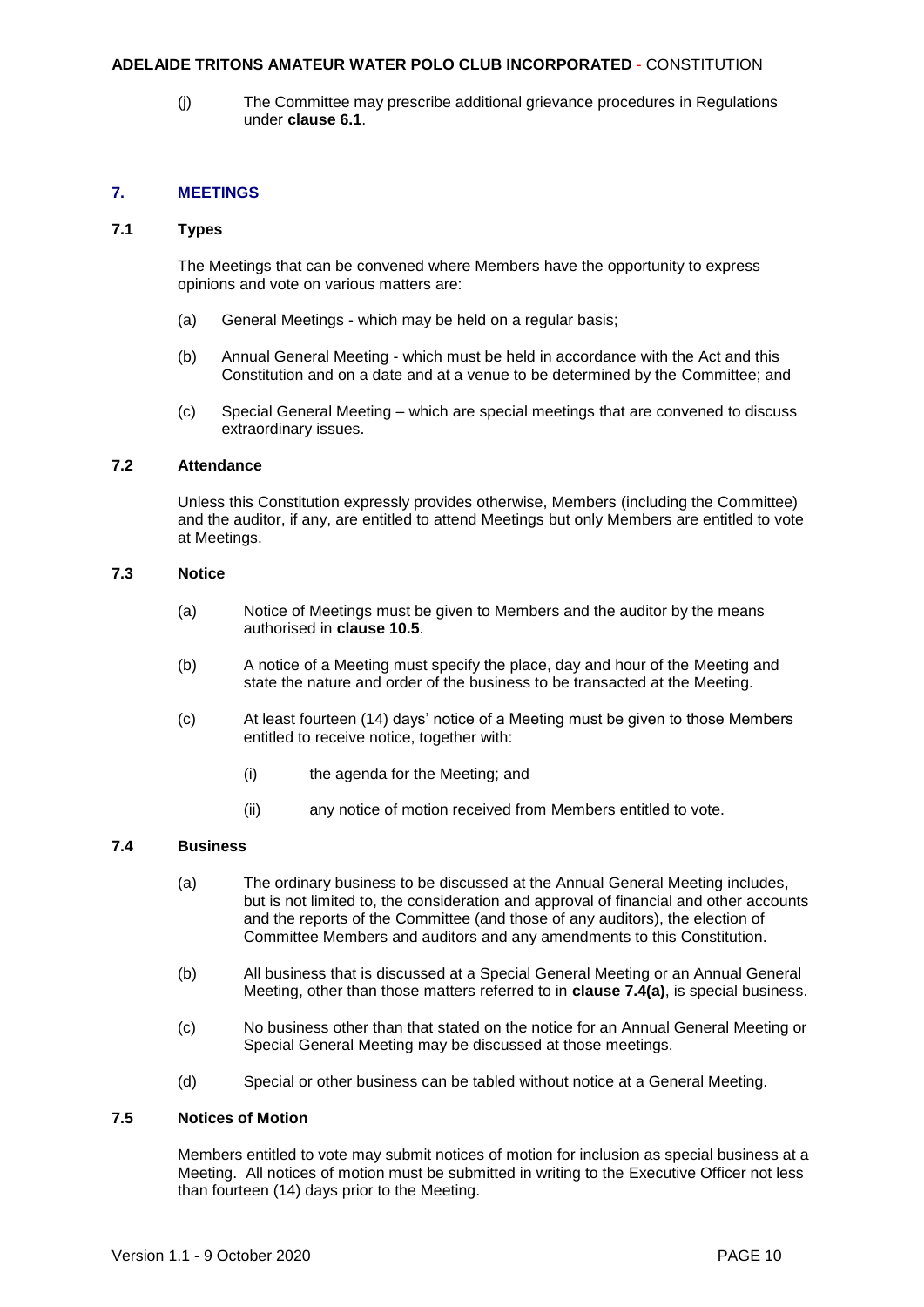#### **7.6 Quorum**

No business may be discussed or transacted at a Meeting unless a quorum is present at the time when the Meeting proceeds to business. Subject to **clause 7.8(b)(ii)**, a quorum for Meetings shall be ten (10) Members.

#### **7.7 Chairperson to Preside**

- (a) The chairperson of the Committee will, subject to this Constitution, preside as chairperson at every General Meeting except:
	- (i) in relation to any election for which the chairperson of the Committee is a nominee; or
	- (ii) where the chairperson of the Committee has a conflict of interest.
- (b) If the chairperson of the Committee is not present or is unwilling or unable to preside, the Members present must appoint another Committee Member to preside as chair for that General Meeting only.

#### **7.8 Adjournment**

- (a) If within half an hour from the time appointed for the Meeting, a quorum is not present, the Meeting must be adjourned until the same day in the next week at the same time and place or to such other day, time and place as the chairperson determines.
- (b) If at the adjourned Meeting a quorum is not present within half an hour from the time appointed for the adjourned Meeting:
	- (i) if the Meeting was convened on the requisition of Members under **clause 7.13**, the Meeting will lapse and will not be adjourned or reconvened; and
	- (ii) in any other case, those Members present will constitute a quorum.
- (c) The chairperson may, with the consent of any Meeting at which a quorum is present, and must, if directed by the Meeting, adjourn the Meeting from time to time and from place to place but no business may be transacted at any adjourned Meeting other than the business left unfinished at the Meeting from which the adjournment took place.
- (d) When a Meeting is adjourned for thirty (30) days or more, notice of the adjourned Meeting must be given as in the case of an original Meeting.
- (e) Except as provided in **clause 7.8(c)**, it is not necessary to give any notice of an adjournment or the business to be discussed or transacted at any adjourned Meeting.

## **7.9 Voting Procedure**

- (a) At any Meeting a resolution put to the vote of the Meeting will be decided on a show of hands unless a poll is (before the show of hands) demanded by:
	- (i) the chairperson; or
	- (ii) a simple majority of Members present at the General Meeting.
- (b) Each Member is entitled to one (1) vote at Meetings.
- (c) The chairperson may not exercise a casting vote at Meetings.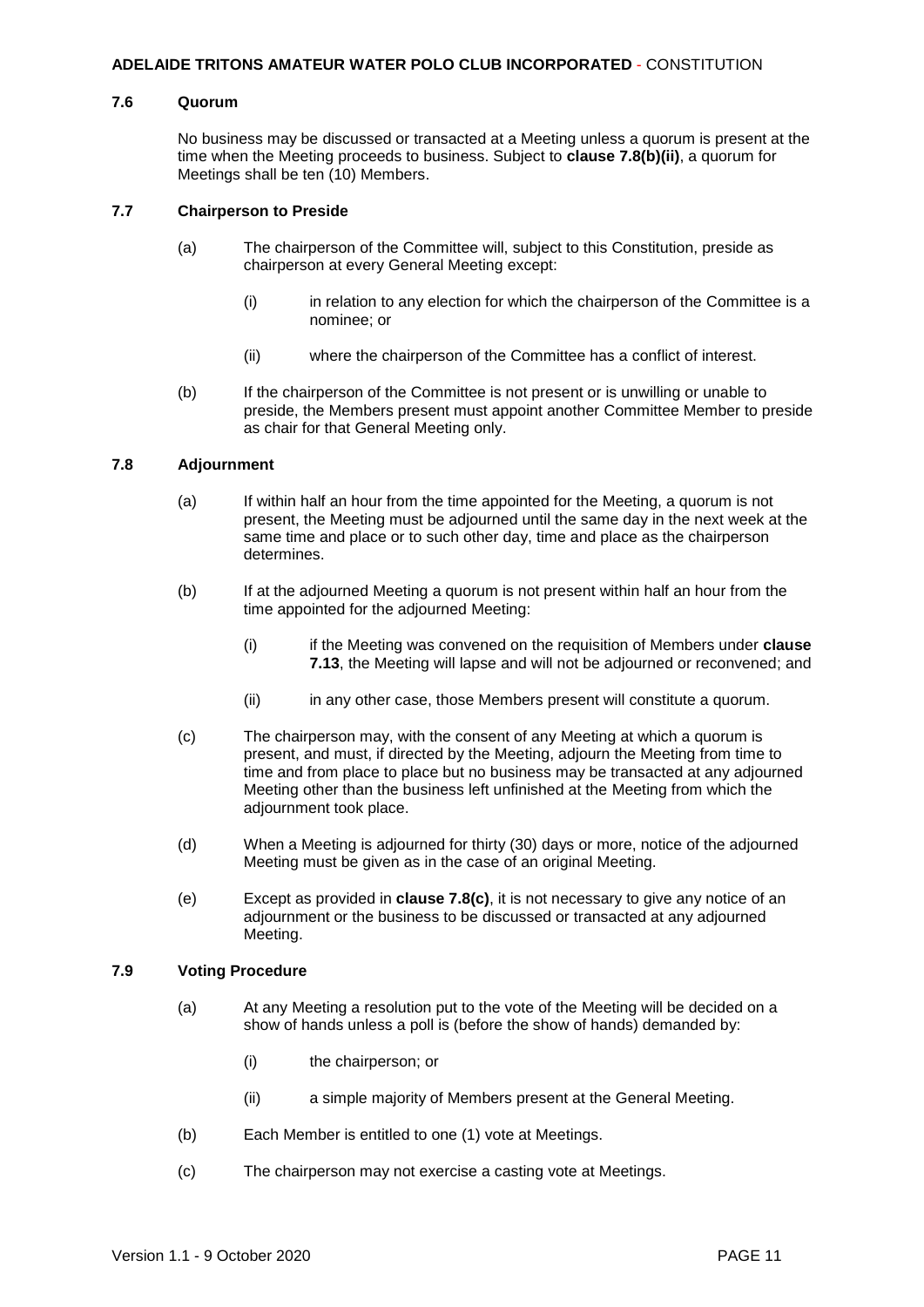## **7.10 Proxy Voting**

A Member shall be entitled to appoint in writing a natural person who is also a Member of the Club to be their proxy and attend and vote at any Meeting of the Club.

## **7.11 Recording of Determinations**

A declaration by the chairperson that a resolution has, on a show of hands, been carried (either unanimously or by a particular majority) or lost and an entry to that effect in the minutes of the proceedings of the Club is conclusive evidence of the fact without proof of the number of the votes recorded in favour of or against the resolution.

## **7.12 Annual General Meeting**

- (a) An Annual General Meeting of the Club must be held in accordance with the Act and this Constitution and on a date and at a venue to be determined by the Committee.
- (b) All General Meetings other than the Annual General Meeting will be Special General Meetings.
- (c) At an Annual General Meeting members eligible to vote are all Committee Members and current Members, either current and/or who were eligible Members in the prior financial year.

## **7.13 Special General Meetings**

(d) The Committee may, whenever it thinks fit, convene a Special General Meeting of the Club.

## **7.14 Requisition of Special General Meetings by Affiliate Members**

- (a) On the requisition in writing of Ten Percent (10%) of the total number of Members, the Committee must, within one month after the receipt of the requisition (and provided notice is given in accordance with **clauses 7.3 and 10.5**), convene a Special General Meeting for the purpose specified in the requisition.
- (b) Every requisition for a Special General Meeting must be signed by requisitioning Members, state the purpose of the meeting and be sent to the Club. The requisition may consist of several documents in a like form, each signed by one or more of the Members making the requisitions.
- (c) If the Committee does not cause a Special General Meeting to be held within one month after the receipt of the requisition, the Members making the requisition may convene a Special General Meeting to be held not later than three (3) months after the receipt of the requisition.
- (d) A Special General Meeting convened by the Members under this Constitution must be convened in the same manner, or as nearly as practical to the same manner, as a meeting convened by the Committee and for this purpose the Committee must ensure that the Members making the requisition are supplied free of charge with particulars of the Members entitled to receive a notice of meeting. The reasonable expenses of convening and conducting such a meeting must be borne by the Club.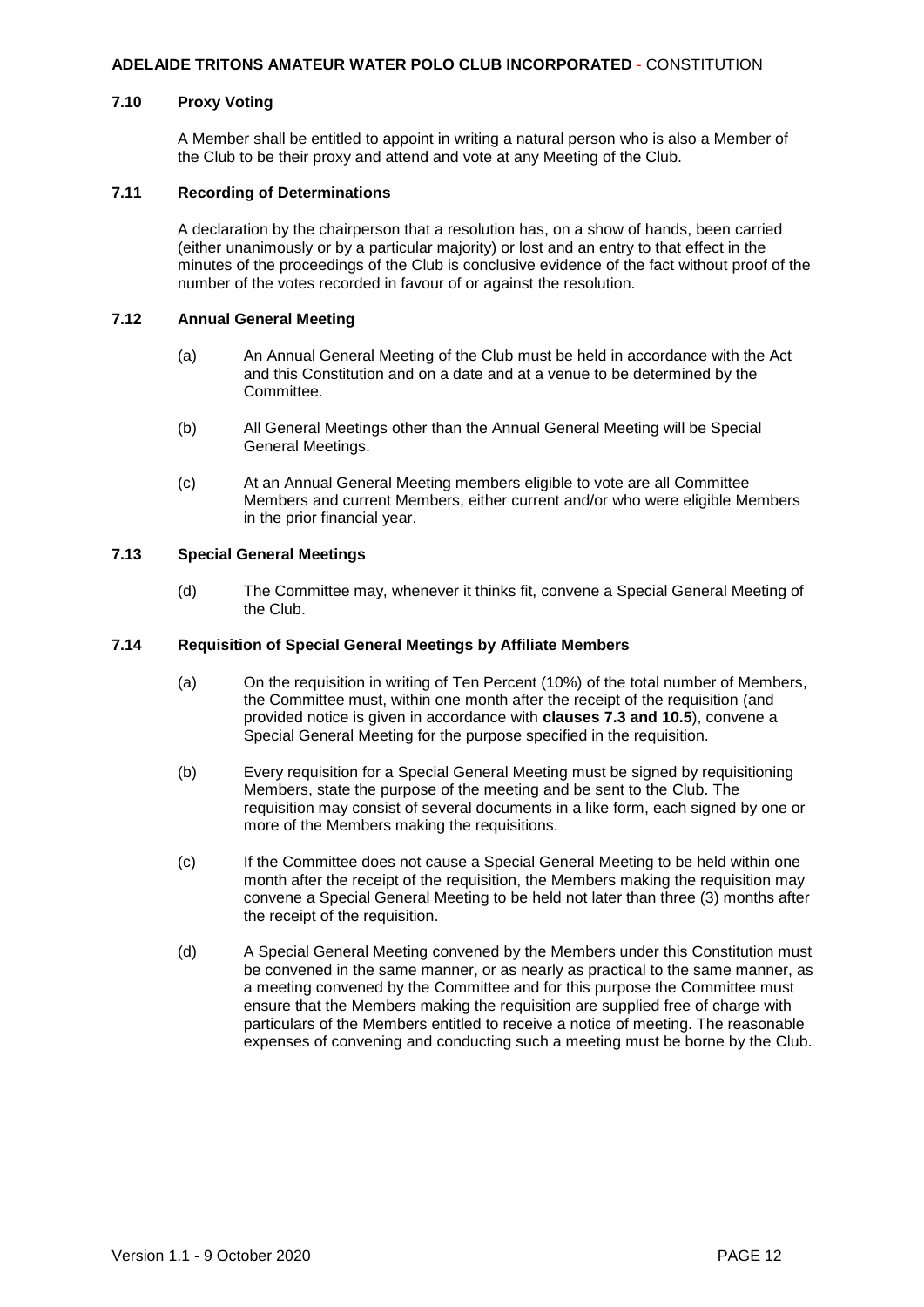## <span id="page-14-0"></span>**8. MANAGEMENT**

#### **8.1 Deemed Committee**

The Members of the administrative or governing body (by whatever name it is called) of the Club in office immediately prior to approval of this Constitution under the Act shall continue in those positions until the next Annual General Meeting following such adoption of this Constitution, and thereafter the positions of Committee shall be filled, vacated and otherwise dealt with in accordance with this Constitution.

#### **8.2 General powers of Committee**

- (a) The Committee constitutes the Committee for the purposes of the Act.
- (b) Subject to the Act and this Constitution, the business and affairs of the Club must be managed by the Committee, which may exercise the powers of the Club for that purpose.
- (c) The Committee must perform its functions in the pursuit of the Objects and in the interests of the Club and Members as a whole, having regard to the Club's position and role in the structure and reputation of the Sport in the Region and South Australia.
- (d) The Committee may not cause the Club to disaffiliate from the RSO or SSO or NSO or the Sport in any way unless decided by resolution of the Members at a Meeting.

## **8.3 Composition of the Committee**

The Committee will comprise of:

- (a) At least five (5) Elected Committee Members who must all be Members and who shall be elected under **clause 8.6**; and
- (b) up to two (2) Appointed Committee Members who need not be Members and who may be appointed under **clause 8.9**.

## **8.4 Portfolios and Roles**

The Committee may allocate portfolios and/or roles to Committee Members.

## **8.5 Nominations for Elected Committee Members**

- (a) The Committee must call for nominations for Elected Committee Members at least twenty-one (21) days prior to the Annual General Meeting.
- (b) The Committee may, when it calls for nominations, indicate which portfolios or roles on the Committee it wishes to fill, the job descriptions for those portfolios and the qualifications or experience it considers desirable for those portfolios.

## **8.6 Form of Nominations**

Nominations must:

- (a) be in writing;
- (b) be in the prescribed form (if any) provided for that purpose;
- (c) be signed by the nominee;
- (d) disclose any position the nominee holds in the Club, including as an officer, a participant, a Delegate or an employee; and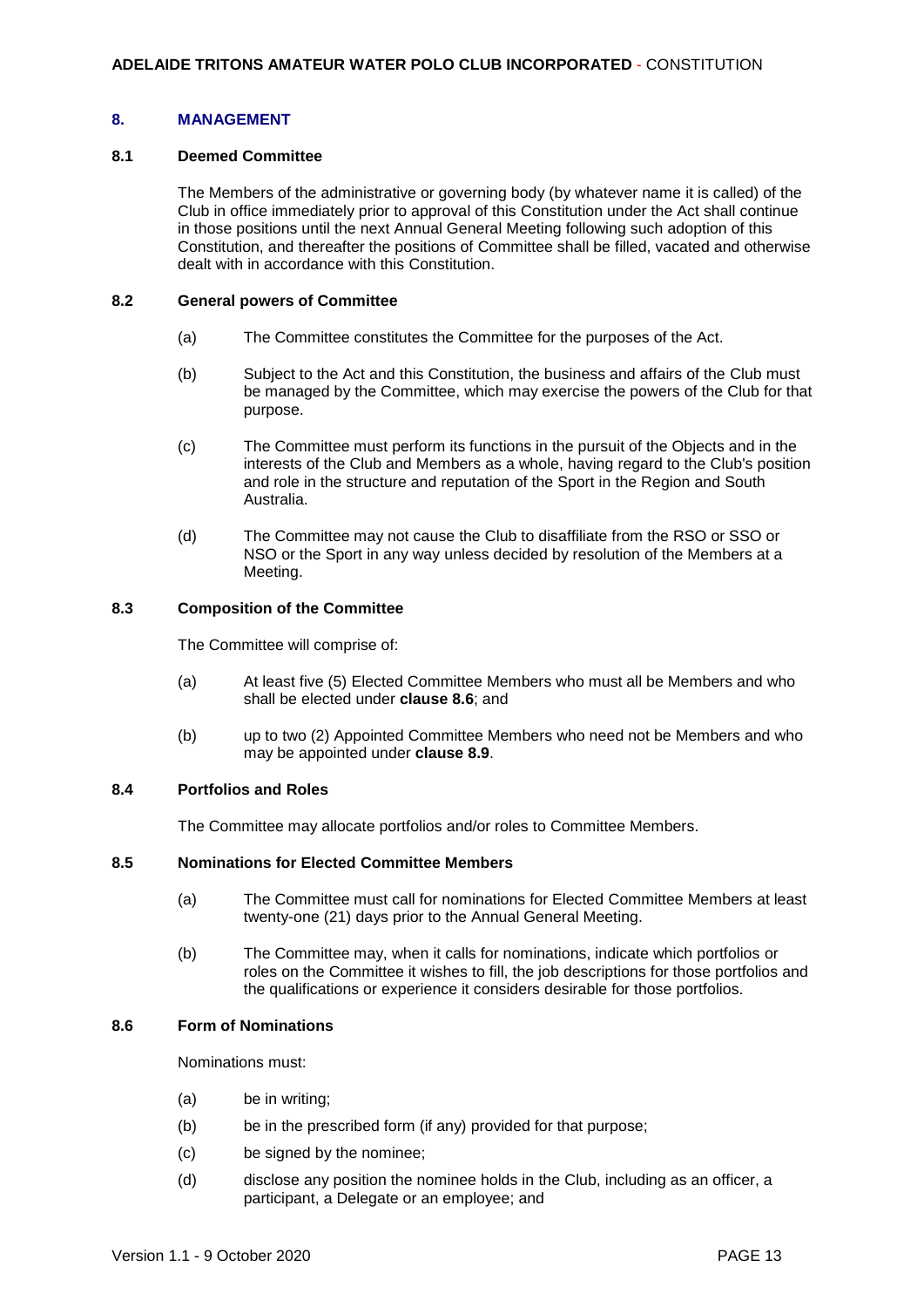(e) be delivered to the Club not less than fourteen (14) days before the date fixed for the Annual General Meeting.

## **8.7 Elections**

- (a) If the number of nominations received for the Committee is equal to the number of vacancies to be filled or if there are insufficient nominations received to fill all vacancies on the Committee, then those nominated shall be declared elected only if approved by the majority of Members entitled to vote at the Annual General Meeting.
- (b) If the number of nominations exceeds the number of vacancies to be filled, an election must be conducted at the Annual General Meeting.
- (c) Voting shall be conducted in such a manner and by such a method as determined by the Committee from time to time.
- (d) If at the close of the Annual General Meeting, vacancies on the Committee remain unfilled, the vacant position(s) will be deemed casual vacancies under **clause 8.13**.
- (e) If a person nominated at the Annual General Meeting is not approved by the majority of Members under **clause 8.7(a)**, he or she will not be entitled to take office until approved by the Members at an Annual General Meeting.

## **8.8 Term of Appointment for Elected Committee Members**

- (a) Committee Members elected under **clause 8** shall be elected for a term of two (2) years. Subject to provisions in this Constitution relating to early retirement or removal of Committee Members, Elected Committee Members shall remain in office from the conclusion of the Annual General Meeting at which their relevant election occurred until the conclusion of the second Annual General Meeting following.
- (b) At least half of the Elected Committee Members shall retire in each odd year and the balance of the Elected Committee Members shall retire in each even year until, after two (2) years the original elected Committee Members have all retired.
- (c) The sequence of retirements under **clause 8.8(b)**, which is designed to ensure rotational and staggered terms, shall be determined by the Committee.
- (d) If the law requires the Elected Committee Member to have a particular qualification or clearance (for example, police clearance), the Elected Committee Member's term will not begin until the qualification or clearance has been established.

## **8.9 Appointment of Appointed Committee Members**

The Elected Committee Members may appoint up to two (2) Appointed Committee Members, at their sole discretion.

## **8.10 Qualifications for Appointed Committee Members**

In appointing Appointed Committee Members, the Elected Committee Members should have regard to which personal and professional skills, diversity (including, but not limited to gender, ethnicity and age) and experience the Elected Committee Members believe will complement the Committee composition.

## **8.11 Term of Appointment**

The term of office of each Appointed Committee Member must be fixed by the Elected Committee Members at the time of the Appointed Committee Member's appointment but it cannot exceed one (1) year.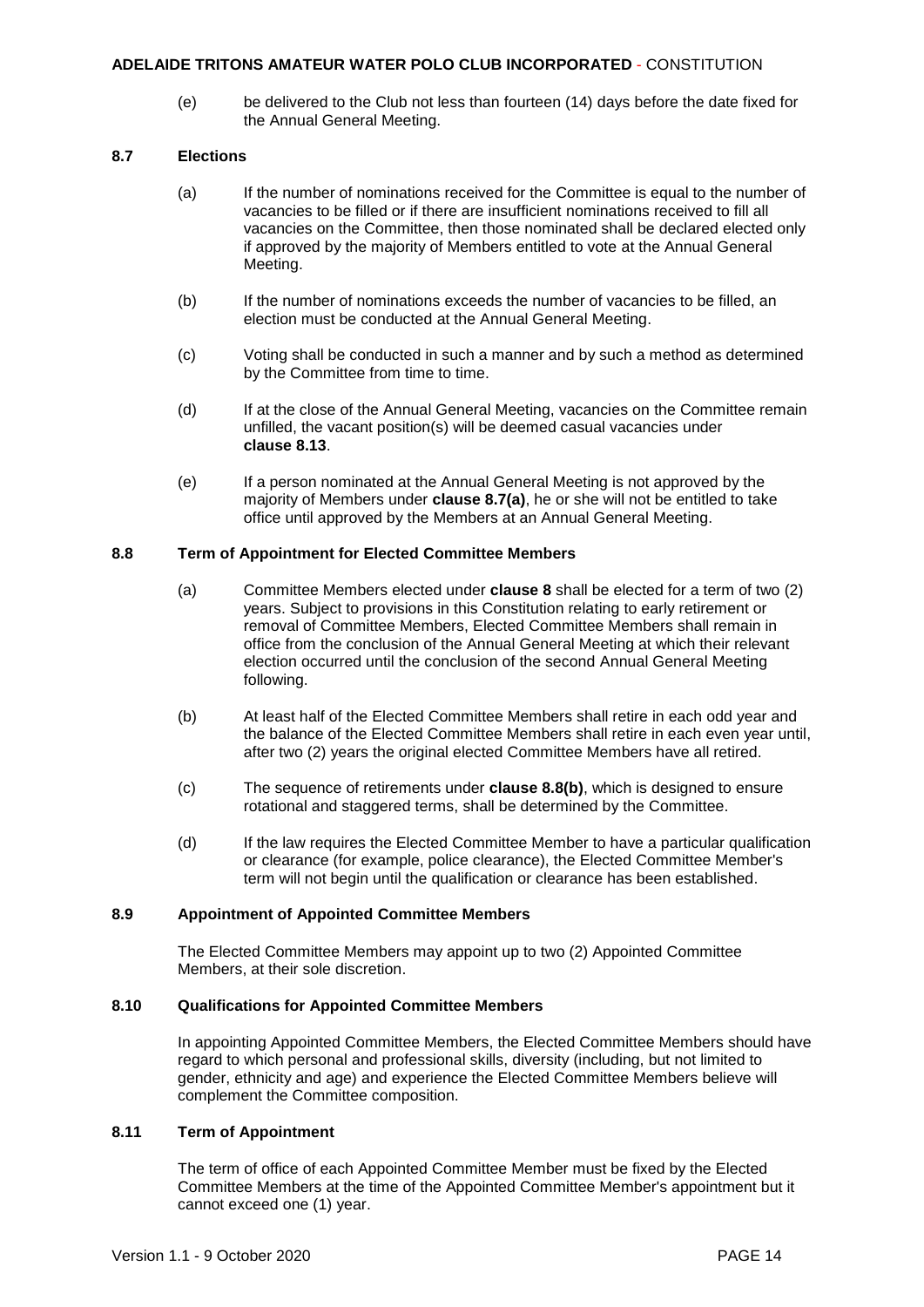## **8.12 President**

The Committee shall appoint a chairperson (President) from amongst its Elected Committee Members. The chairperson shall be the nominal head of the Club and will act as chair of any Committee meeting at which they are present. If the chairperson is not present or is unwilling or unable to preside at a Committee meeting, the remaining Committee Members shall appoint another Committee Member to preside as chair for that meeting only.

## **8.13 Casual Vacancies**

Subject to **clause 8.7** any casual vacancy occurring in the position of Committee Member may be filled by the remaining Committee Members from among appropriately qualified persons. Any casual vacancy may only be filled for the remainder of the Committee Member's term under this Constitution.

#### **8.14 Duties of Committee Members**

In accordance with Division 3A of the Act, Committee Members must:

- (a) not, in the exercise of their powers or the discharge of their duties, commit an act with intent to deceive or defraud the Club, Members or creditors of the Club or creditors of any other person or for any fraudulent purpose;
- (b) not make improper use of information acquired by virtue of their position in the Club so as to gain, directly or indirectly, any pecuniary benefit or material advantage themselves or any other person, or so as to cause a detriment to the Club;
- (c) not make improper use of their position as such an officer or employee so as to gain, directly or indirectly, any pecuniary benefit or material advantage for themselves any other person, or so as to cause a detriment to the Club; and
- (d) at all times act with reasonable care and diligence in the exercise of their powers and the discharge of the duties of their office.

## **8.15 Grounds for Termination of Committee Member**

- (e) The office of a Committee Member becomes vacant if the Committee Member:
	- (i) dies;
	- (ii) becomes bankrupt or makes any arrangement or composition with his or her creditors generally;
	- (iii) suffers from mental or physical incapacity;
	- (iv) cannot obtain or retain office under section 30 of the Act;
	- (v) resigns his or her office by notice in writing to the Club;
	- (vi) is absent without the consent of the Committee from meetings of the Committee held during a period of six (6) months;
	- (vii) holds any office of employment with the Club;
	- (viii) is directly or indirectly interested in any contract or proposed contract with the Club and fails to declare the nature of his or her interest (and which amounts to a conflict of interest);
	- (ix) in the case of an Appointed Committee Member, is removed from office by the Elected Committee Members;
	- (x) is removed by the Members in General Meeting; or
	- (xi) would otherwise be prohibited from being a Committee Member of a corporation under the *Corporations Act 2001 (Cth)*.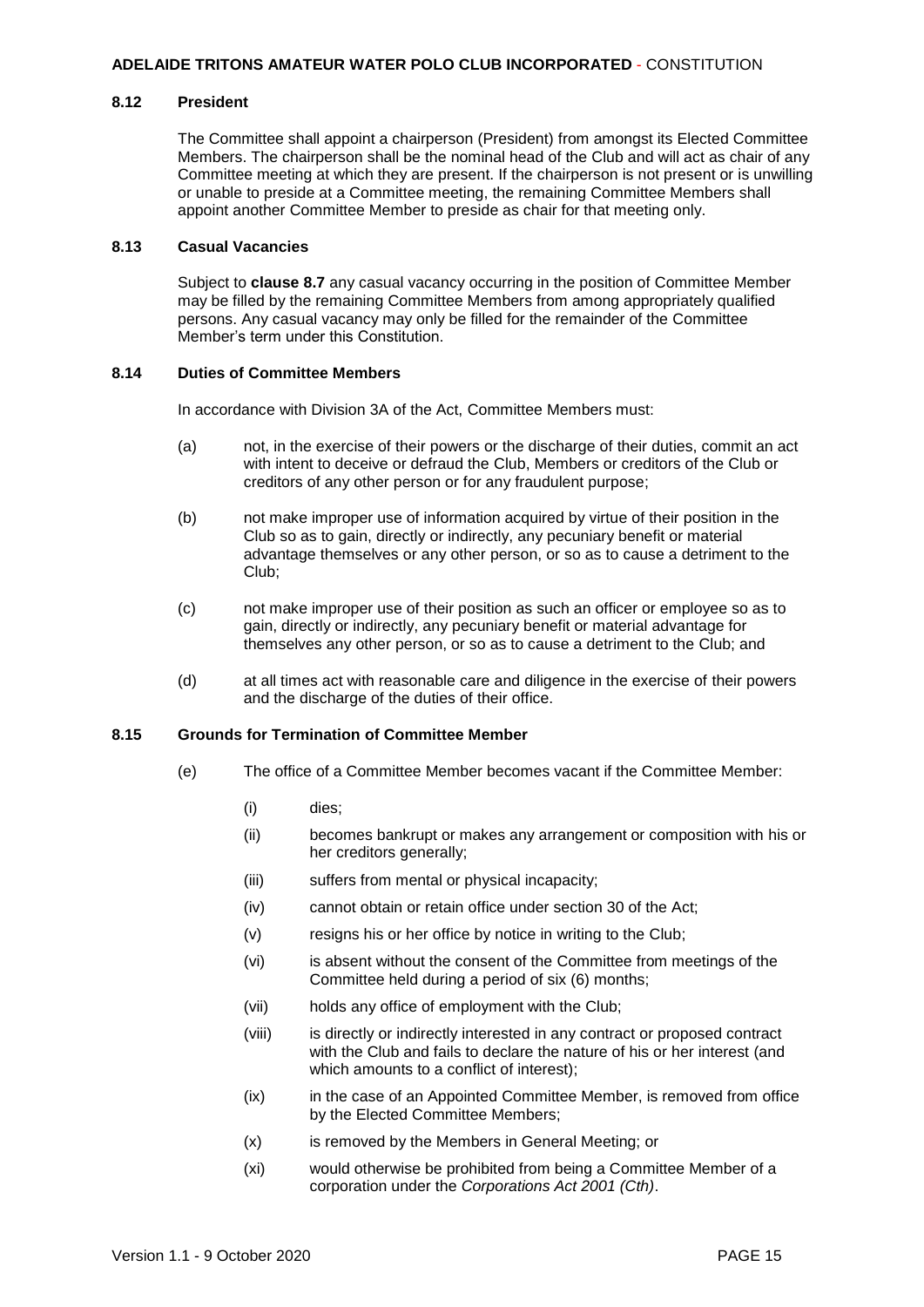(f) If a Committee Member is removed by resolution of the Members, the Committee Member cannot be reappointed to the Committee as an Appointed Committee Member without a further resolution of Members authorising the appointment.

## **8.16 Committee May Act**

If there are any vacancies on the Committee, the remaining Committee Members may act but, if the number of remaining Committee Members is not sufficient to constitute a quorum at a meeting of the Committee, they may act only for the purpose of increasing the number of Committee Members to a number sufficient to constitute a quorum.

## **8.17 Committee to Meet**

- (a) The Committee must meet as often as it considers necessary in every calendar year for the dispatch of business (and must meet at least as often as is required under the Act) and in accordance with principles of good governance. Subject to this Constitution, the Committee may adjourn and otherwise regulate its meetings as it thinks fit.
- (b) Any Committee Member may at any time convene a meeting of the Committee on reasonable notice to the other Committee Members.

## **8.18 Decisions of Committee**

Subject to this Constitution, questions arising at any meeting of the Committee may be decided by **r**esolution of the Committee Members. Each Committee Member has one (1) vote on any question. The chair does not have a casting vote.

## **8.19 Circulatory Resolutions**

- (a) A resolution in writing, signed or assented to by email, facsimile or other form of visible or other electronic communication by all the Committee Members for the time being present in Australia shall be as valid and effectual as if it had been passed at a meeting of Committee Members duly convened and held. Any such resolution may consist of several documents in like form each signed or assented by one (1) or more of the Committee Members.
- (b) A resolution may not be passed under **clause 8.19(a)** if, before it is circulated for voting under **clause 8.19(a)** the Committee resolves that it can only be put at a meeting of the Committee.
- (c) A resolution passed under this clause must be recorded in the minute book.

## **8.20 Resolutions not in Meeting**

- (a) Without limiting the power of the Committee to regulate its meetings as it thinks fit, and subject to **clause 8.21**, a meeting of the Committee may be held where one or more of the Committee Members is not physically present at the meeting, provided that:
	- (i) all persons participating in the meeting are able to communicate with each other effectively, simultaneously and instantaneously whether by means of telephone or other form of communication;
	- (ii) notice of the meeting is given to all the Committee Members entitled to notice in accordance with the usual procedures agreed upon or laid down from time to time by the Committee or this Constitution. The notice will specify that Committee Members are not required to be present in person;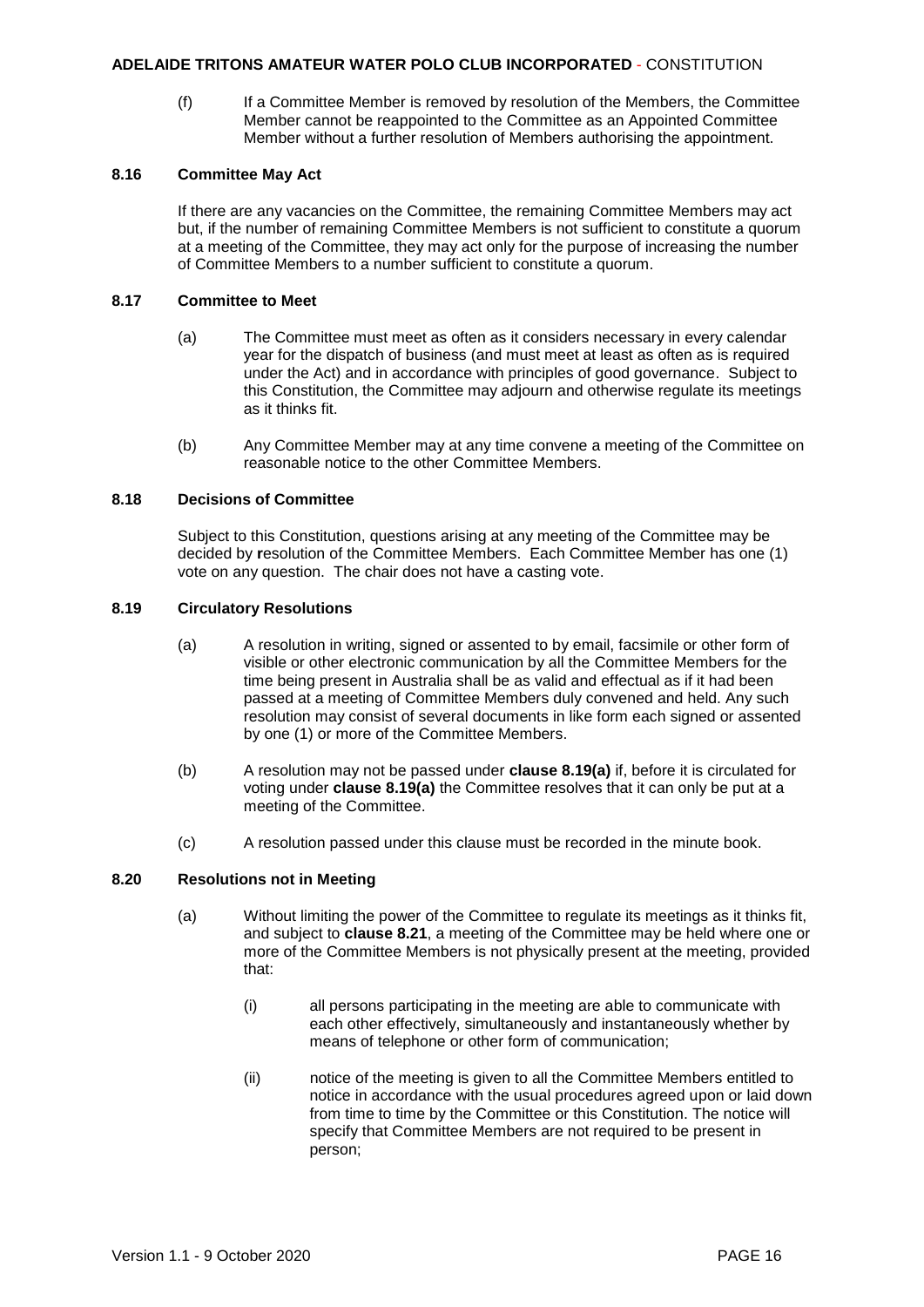- (iii) if a failure in communications prevents **clause 8.20(a)(i)** from being satisfied by the number of Committee Members which constitutes a quorum (**clause 8.21**), and none of such Committee Members are present at the place where the meeting is deemed by virtue of the further provisions of this rule to be held, then the meeting shall be suspended until **clause 8.20(a)(i)** is satisfied again. If such condition is not satisfied within fifteen minutes from the interruption, the meeting shall be deemed to have been terminated or adjourned; and
- (iv) any meeting held where one or more of the Committee Members is not physically present shall be deemed to be held at the place specified in the notice of the meeting, provided a Committee Member is there in person. If no Committee Member is there in person, the meeting shall be deemed to be held at the place where the chairperson of the meeting is located.

## **8.21 Quorum**

- (a) At meetings of the Committee the number of Committee Members whose presence is required to constitute a quorum is:
	- (i) if the number of Committee Members then in office is an even number, half of the number of Committee Members plus one; or
	- (ii) if the number of Committee Members then in office is an odd number, half of the number of Committee Members rounded up to the next whole number.
- (b) The chairperson of the Club will act as chairperson of any Committee meeting or Meeting at which he or she is present and unless the Committee decides otherwise, is the nominal head of the Club. If the chairperson is not present or is unwilling or unable to preside at a Committee meeting, the remaining Committee Members must appoint another Committee Member to preside as chair for that meeting only.

## **8.22 Conflict of Interest**

- (c) The Committee Members must comply with sections 31 and 32 of the Act regarding disclosure of interests and voting on contracts in which a Committee Member has an interest.
- (a) A Committee Member shall declare his or her interest in any contractual, selection, disciplinary, or financial matter in which a conflict of interest arises or may arise and shall, unless otherwise determined by the Committee, absent themselves from discussions of such matters and shall not be entitled to vote in respect of such matters. If the Committee Member casts a vote, the vote shall not be counted.
- (b) In the event of any uncertainty as to whether it is necessary for a Committee Member to absent themselves from discussions and refrain from voting, the issue should be immediately determined by vote of the Committee. If this is not possible, the matter shall be adjourned or deferred.

## **8.23 Disclosure of Interests**

(a) The nature of the interest of a Committee Member must be declared at the meeting of the Committee at which the relevant matter is first taken into consideration, if the interest then exists. In any other case, the interest should be revealed to the Committee at the next meeting of the Committee. If a Committee Member becomes interested in a matter after it is made or entered into, the declaration of the interest must be made at the first meeting of the Committee held after the Committee Member becomes interested.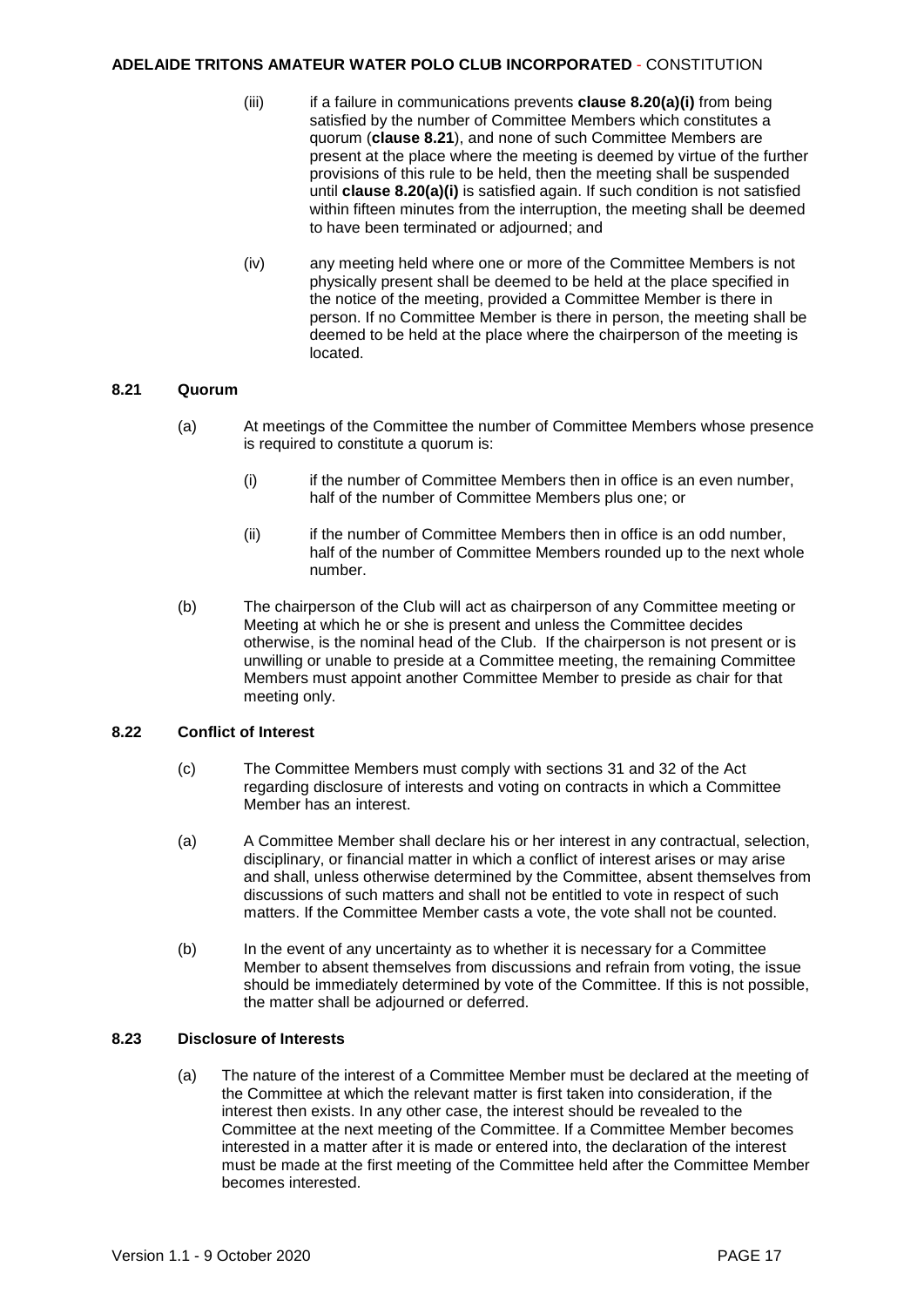(b) All disclosed interests must also be disclosed to each Annual General Meeting in accordance with the Act.

#### **8.24 General Disclosure**

A general notice stating that a Committee Member is a member of, or associated with, any entity and that he or she is 'interested' in all transactions with that entity is sufficient declaration under **clause 8.23.** After the distribution of the general notice, it is not necessary for the Committee Member to give a special notice regarding any particular transaction with that firm or company.

#### **8.25 Recording Disclosures**

Any declaration made, any disclosure or any general notice given by a Committee Member in accordance with **clauses 8.22, 8.23** and/or 8**.24** must be recorded in the minutes of the relevant Meeting.

#### **8.26 Delegations**

#### (a) **Committee May Delegate Functions**

The Committee may, by instrument in writing, create or establish or appoint special committees, individual officers and consultants to carry out such duties and functions. The Committee will also determine what powers these entities are given.

## (b) **Delegation by Instrument**

The Committee may, in the establishing instrument, delegate such functions as are specified in the instrument, other than:

- (i) this power of delegation; and
- (ii) a function imposed on the Committee or the Executive Officer by the Act or any other law, or this Constitution or by resolution of the Club in a Meeting.

## (c) **Delegated Function Exercised in Accordance with Terms**

A function, the exercise of which has been delegated under this clause, may, while the delegation remains unrevoked, be exercised from time to time in accordance with the terms of the delegation.

## (d) **Procedure of Delegated Entity**

The procedures for any entity exercising delegated power shall, subject to this Constitution and with any necessary or incidental amendment, be the same as that applicable to meetings of the Committee. The entity exercising delegated powers shall make decisions in accordance with the Objects. It shall promptly provide the Committee with details of all material decisions and shall provide any other reports, minutes and information as the Committee may require from time to time.

## (e) **Delegation May be Conditional**

A delegation under this clause may be made subject to such conditions or limitations as to the exercise of any function. These may be specified in the delegation.

## (f) **Revocation of Delegation**

By instrument in writing, the Committee may at any time revoke wholly or in part any delegation made under this clause and it may amend or repeal any decision made by such body or person under this clause.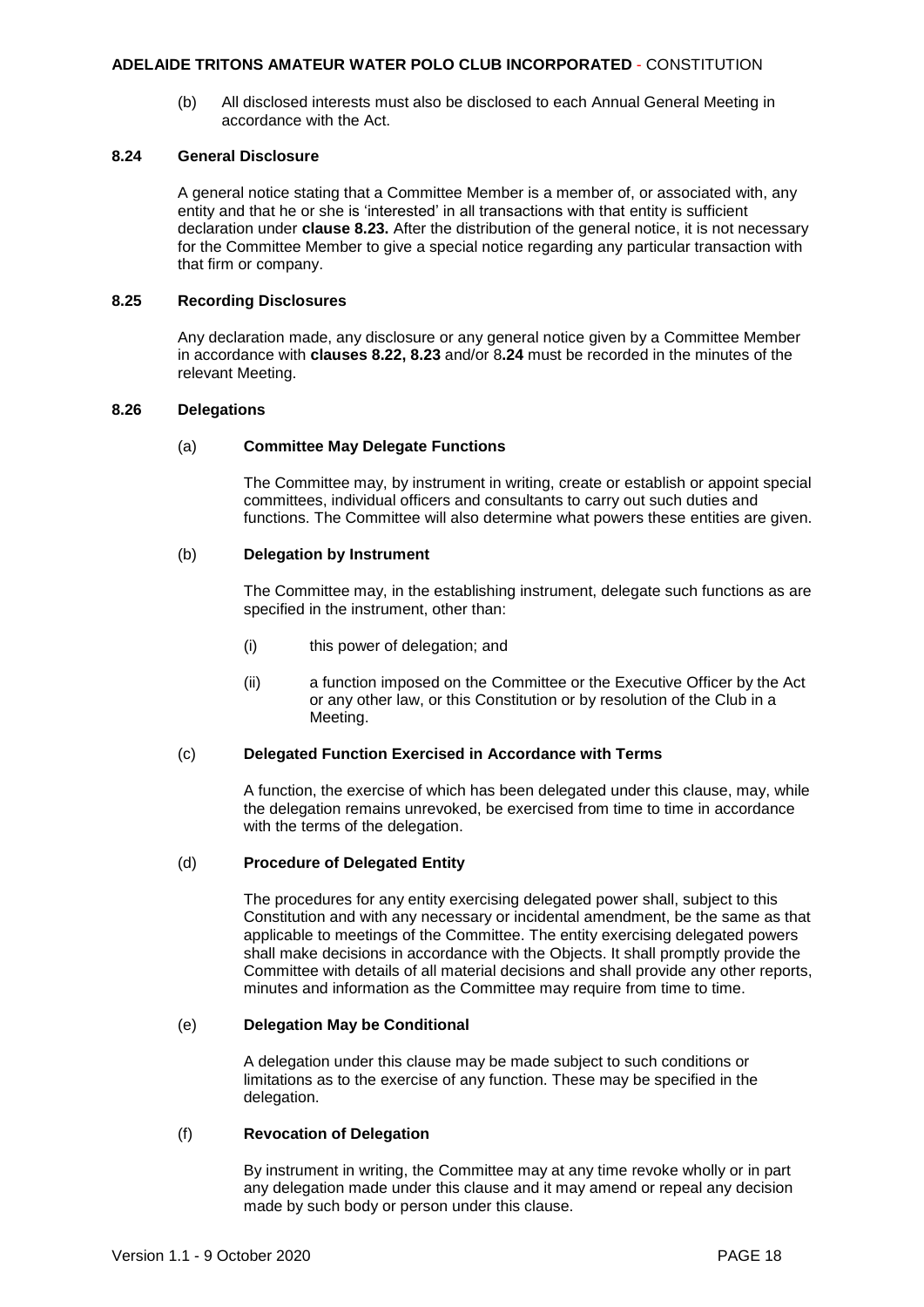#### **8.27 Seal**

- (a) The Club will have a Seal on which its corporate name appears in legible characters.
- (b) The Seal may not be used without the express authorisation of the Committee and every use of the Seal must be recorded in the minute books of the Club. The affixing of the Seal must be witnessed by two (2) Committee Members or by one Committee Member and another person authorised by the Committee for that purpose.

#### **8.28 Appointment of Executive Officer**

- (a) An Executive Officer may be appointed by the Committee for such term and on such conditions as the Committee thinks fit.
- (b) The Executive Officer holds office on the terms and conditions (including as to remuneration) and with the powers, duties and authorities, delegated to them by the Committee Members.
- (c) The exercise of those powers and authorities, and the performance of those duties, by the Executive Officer are subject at all times to the control of the Committee Members.
- (d) Subject to the terms and conditions of the appointment, the Committee Members may suspend or remove the Executive Officer from that office.
- (e) The Committee Members may delegate to the Executive Officer the power (subject to such reservations on the power as are decided by the Committee Members) to conduct the day-to-day management and control of the business and affairs of the Club. The delegation will include the power and responsibility to:
	- (i) develop business plans, budgets, strategies, policies, processes and codes of conduct for consideration by the Committee Members and to implement them to the extent approved by the Committee Members;
	- (ii) manage the financial and other reporting mechanisms of the Club;
	- (iii) approve and incur expenditure subject to specified expenditure limits;
	- (iv) sub-delegate his or her powers and responsibilities to employees or internal management committees of the Club;
	- (v) prepare agendas for Committee and General Meetings;
	- (vi) attend all Committee and General Meetings;
	- (vii) report regularly on the activities of, and issues relating to, the Club;
	- (viii) in consultation with the Committee, employ such personnel as are deemed necessary or appropriate from time to time; and
	- (ix) have any other powers and responsibilities which the Committee Members consider appropriate to delegate to the Executive Officer.
- (f) The Executive Officer is entitled, subject to a determination otherwise by the Committee Members, to attend all meetings of the Club, all meeting of the Committee Members and any Committees and may speak on any matter, but does not have a vote.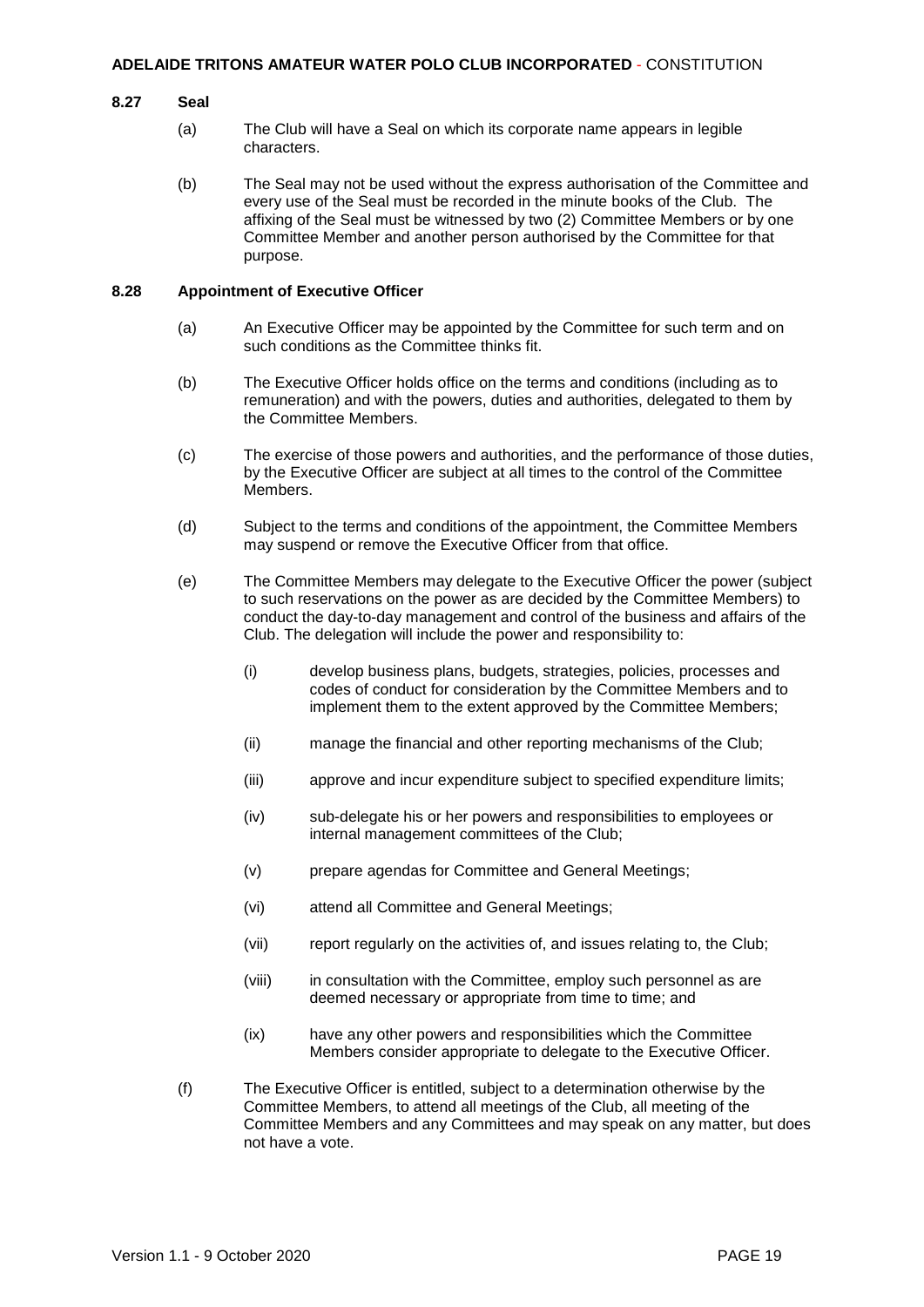## **8.29 Appointment of Secretary and Public Officer**

- (a) There must be at least one Secretary who is to be appointed by the Committee Members. The role of Secretary will also be the Public Officer for the purposes of the Act unless another Committee Member is appointed as the Public Officer.
- (b) The Committee Members may suspend or remove a Secretary from that office.
- (c) A Secretary holds office on the terms and conditions (including as to remuneration) and with the powers, duties and authorities, delegated to them by the Committee Members.

## <span id="page-21-0"></span>**9. RECORDS AND ACCOUNTS**

## **9.1 Records and Accounts**

- (a) The Club must comply with its obligations under of the Act in respect of accounts, records and minutes.
- (a) The Club shall prepare and make available to the Members an annual financial report comprising; an annual profit and loss statement, a balance sheet, a statement of cash flows and a directors' report.
- (b) Upon resolution by the Committee a qualified independent auditor may be appointed to provide external verification of the financial affairs of the Club, specifically the provision of an annual financial report, or as directed by the Committee.

## **9.2 Transaction Accounts**

- (a) The Club shall open and keep at least one transaction account as the Committee may from time to time determine, and all monies belonging to the Club shall, as soon as practicable after the same shall be received, be paid and deposited to the credit of those account(s) of the Club.
- (c) No withdrawal shall be made from, and no cheques shall be drawn on, any transaction account in the name of the Club unless the withdrawal form, cheques or electronic transfer is signed, approved or password-activated, as appropriate, by any two of the persons appointed by the Committee for such purposes. All extraordinary and capital expenditure must be unequivocally ratified by the Committee.

## **9.3 Application of Income**

- (a) The income and property of the Club shall be applied solely towards the promotion of the Objects.
- (b) Except as prescribed in this Constitution or the Act:
	- (i) no portion of the income or property of the Club shall be paid or transferred, directly or indirectly, by way of dividend, bonus or otherwise to any Member; and
	- (ii) no remuneration or other benefit in money or money's worth shall be paid or given by the Club to any Member who holds any office of the Club.
- (c) Nothing in **clauses 9.3(a)** or **9.3(b)** shall prevent payment to any Member for:
	- (i) any services actually rendered to the Club whether as an employee, Committee Member or otherwise; or
	- (ii) goods supplied to the Club in the ordinary and usual course of operation;
	- (iii) interest on money borrowed from any Member;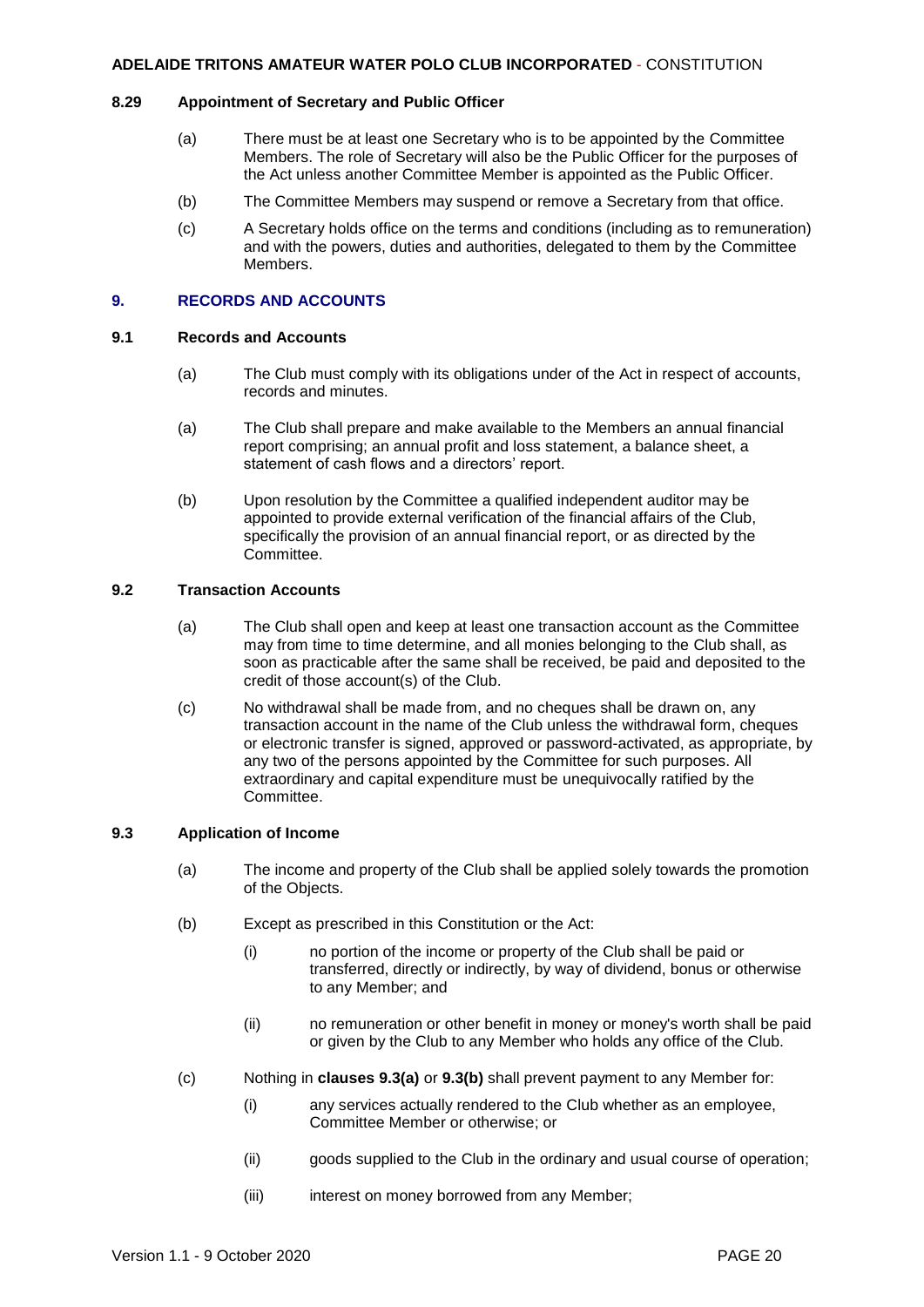- (iv) rent for premises demised or let by any Member to the Club; or
- (v) any out-of-pocket expenses incurred by the Member on behalf of the Club.

provided that any such payments shall not exceed the amount ordinarily payable between ordinary commercial parties dealing at arm's length in a similar transaction and there is no conflict of interest in making the payment.

## <span id="page-22-0"></span>**10. ADMINISTRATION**

#### **10.1 Winding Up**

The Association may be wound up in a manner provided for in the Act.

## **10.2 Distribution of Assets and Property on Winding Up**

- (a) If upon winding up or dissolution of the Club, there remains, after satisfaction of all its debts and liabilities, any assets or property, the same shall not be paid to or distributed to its Members, but instead, those assets or property must be given or transferred to another organisation(s) that has objects similar to the Objects of the Club.
- (b) Those organisation(s) must prohibit the distribution of income and property among its members to an extent at least as great as that imposed on the Club by this Constitution.
- (c) The organisation(s) is to be determined by the Members in a Meeting at or before the time of dissolution. If this does not occur, the decision will be made by a judge of the Supreme Court of South Australia or other court as may have or acquire jurisdiction in the matter.

## **10.3 Amendment of Constitution**

This Constitution shall not be amended except by Special Resolution.

#### **10.4 Regulations**

## (a) **Committee to Formulate Regulations**

The Committee may formulate, issue, adopt, interpret and amend such Regulations for the proper advancement, management and administration of the Club and the advancement of the purposes of the Club and the Sport in South Australia as it thinks necessary or desirable. Such regulations must be consistent with the Constitution, the constitutions of the SSO or NSO (and any regulations made by them) and any policy directives of the Committee.

## (b) **Regulations Binding**

All Regulations are binding on the Club and all Members.

#### (c) **Regulations Deemed Applicable**

All clauses, rules, by-laws and Regulations of the Club in force at the date of the approval of this Constitution (as long as such clauses, rules, by-laws and Regulations are not inconsistent with, or have been replaced by, this Constitution) shall be deemed to be Regulations and shall continue to apply.

## (d) **Bulletins Binding on Members**

Amendments, alterations, interpretations or other changes to Regulations shall be advised to Members by means of bulletins approved by the Committee and prepared and issued by the Executive Officer. The matters in the bulletins are binding on all Members.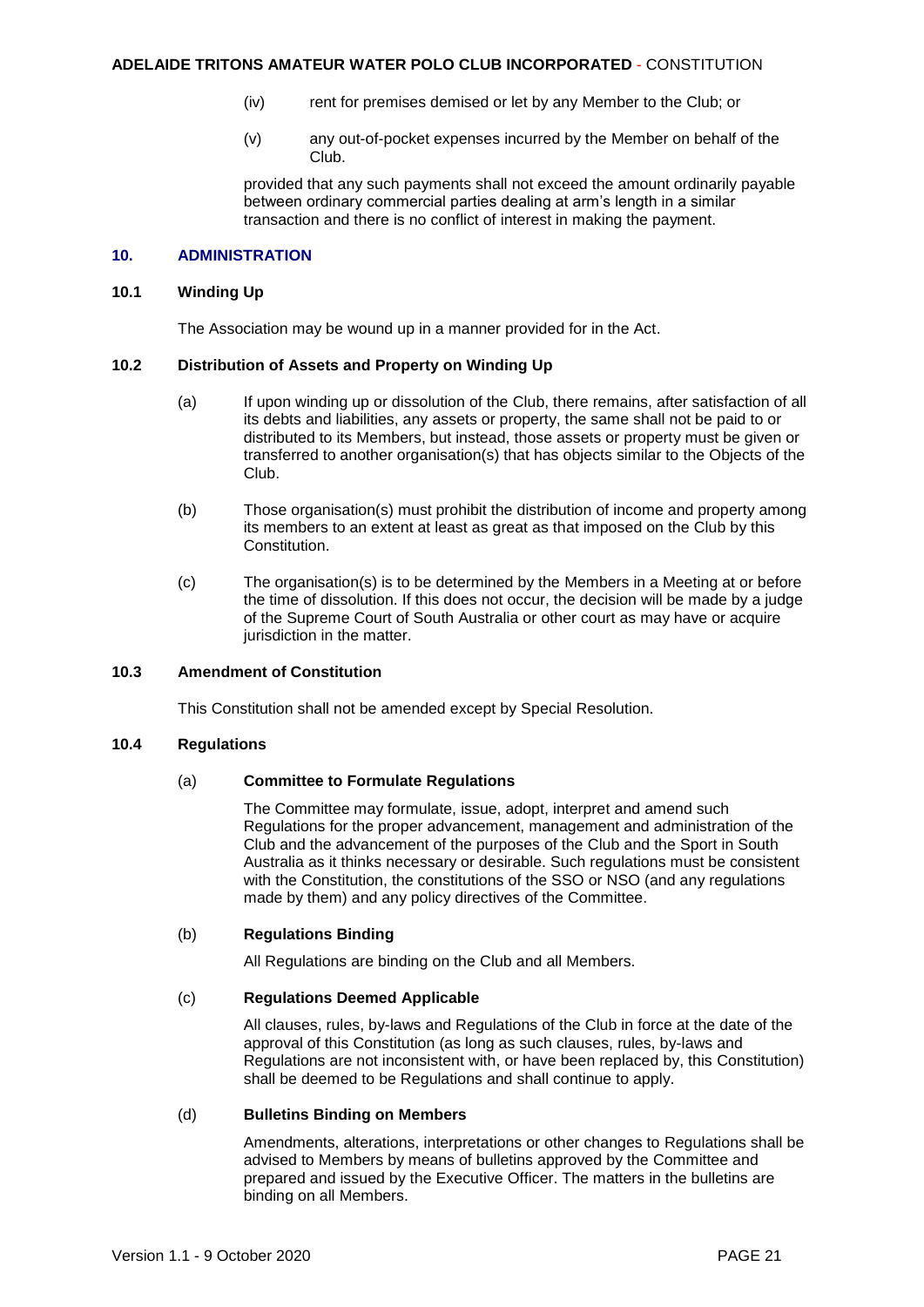### **10.5 Notice**

- (a) Notices may be given by the Club to any person entitled under this Constitution to receive any notice. Notices will be sent by pre-paid post or facsimile transmission or, where available, by electronic mail (email) to the Member's registered address or facsimile number or email address. Notices to Delegates will be sent to the last notified address, facsimile number or email address.
- (b) Where a notice is sent by post, service of the notice shall be deemed to be effected by properly addressing, prepaying and posting the notice. Service of the notice is deemed to have been effected six (6) days after posting.
- (c) Where a notice is sent by facsimile transmission, service of the notice shall be deemed to be effected upon receipt of a confirmation report confirming the facsimile was sent to/or received at the facsimile number to which it was sent.
- (d) Where a notice is sent by email, service of the notice shall be deemed to be effected the next business day after it was sent.
- (e) Notices given to the Club are subject to **clauses 10.5(a), (b), (c)** and **(d)**.

## **10.6 Patrons and Vice Patrons**

At a General Meeting, the Club, on the recommendation of the Committee, may annually appoint a chief patron and the number of patrons, as it considers necessary. This is subject to approval of that person or persons.

## **10.7 Indemnity**

- (a) The Committee Members of the Club shall be indemnified out of the property and assets of the Club against any liability incurred by them in their capacity as Committee Member in defending any proceedings, whether civil or criminal.
- (b) The Club shall indemnify its Committee Members against all damages and losses (including legal costs) for which any such Committee Member may be or become liable to any third party in consequence of any act or omission except wilful misconduct performed or made while acting on behalf of and with the authority, express or implied, of the Club.

## **10.8 Authority to Trade**

The Club is authorised to trade in accordance with the Act.

## **10.9 Transitional Provisions**

#### (a) **Continuing Membership**

Each Member that is a Member of the Club on the day on which this Constitution is adopted will automatically be admitted to membership as a Member.

#### (b) **Committee Members**

For the purpose of determining when the term ends for each Committee Member in office on the day on which this Constitution is adopted, time served in the Committee Member's current term will be counted as if this Constitution had been in place at the commencement of that term.

## (c) **Regulations deemed applicable**

All rules, by-laws, policies and Regulations of the Club in force at the date of the adoption of this Constitution are to be deemed to be Regulations and continue to apply unless they are inconsistent with, or have been replaced by this Constitution.